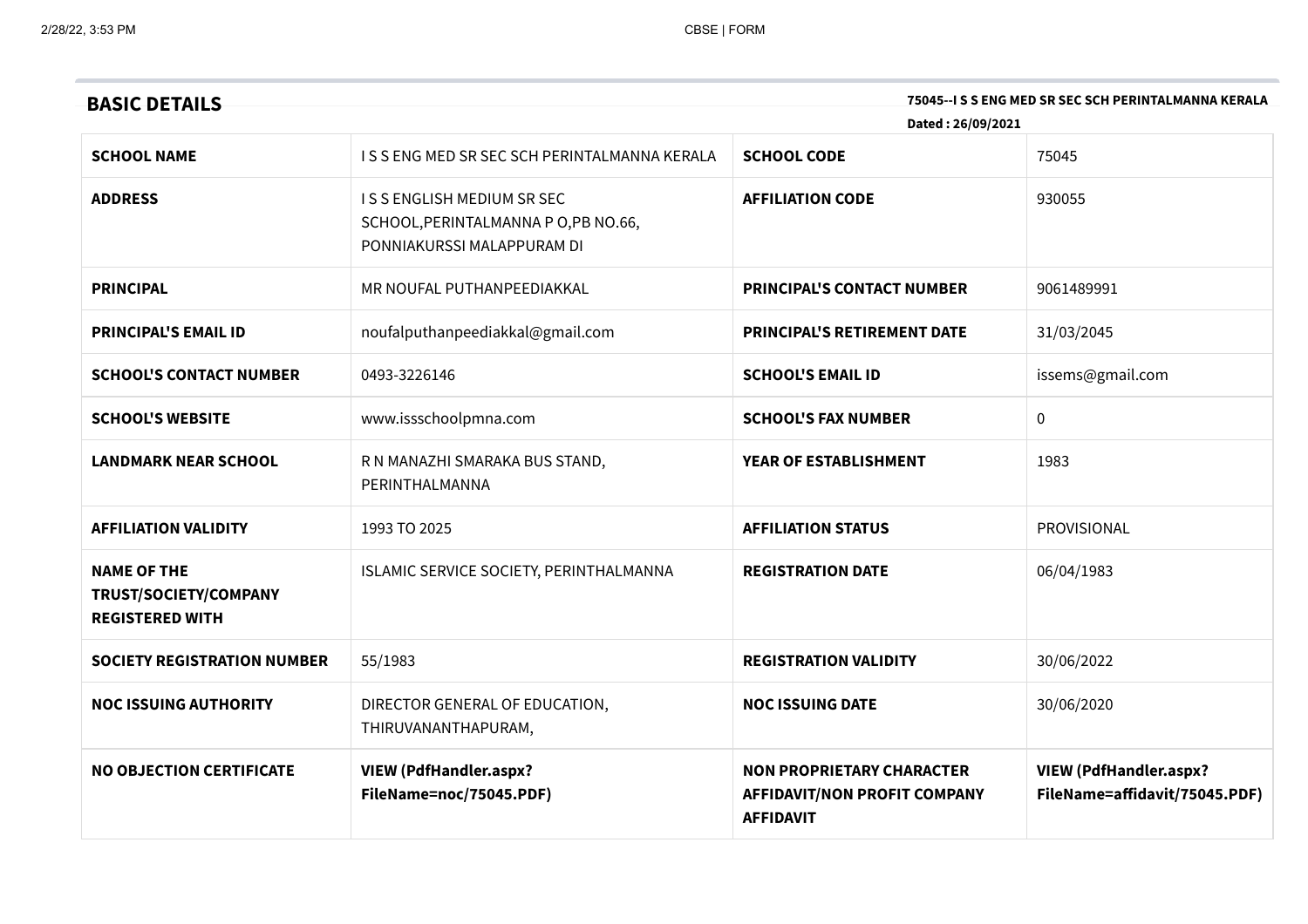| <b>WHETHER SCHOOL IS RUNNING</b><br><b>MORNING/ EVENING/ DOUBLE</b><br>SHIFT? | Double Shift | <b>CURRENTLY RUNNING CLASSES FROM</b>              |      |
|-------------------------------------------------------------------------------|--------------|----------------------------------------------------|------|
| <b>WHETHER OFFERED</b><br><b>VOCATIONAL/SKILL SUBJECTS?</b>                   | No           | <b>EXAMINATION CENTER NUMBER, IF</b><br><b>ANY</b> | 7711 |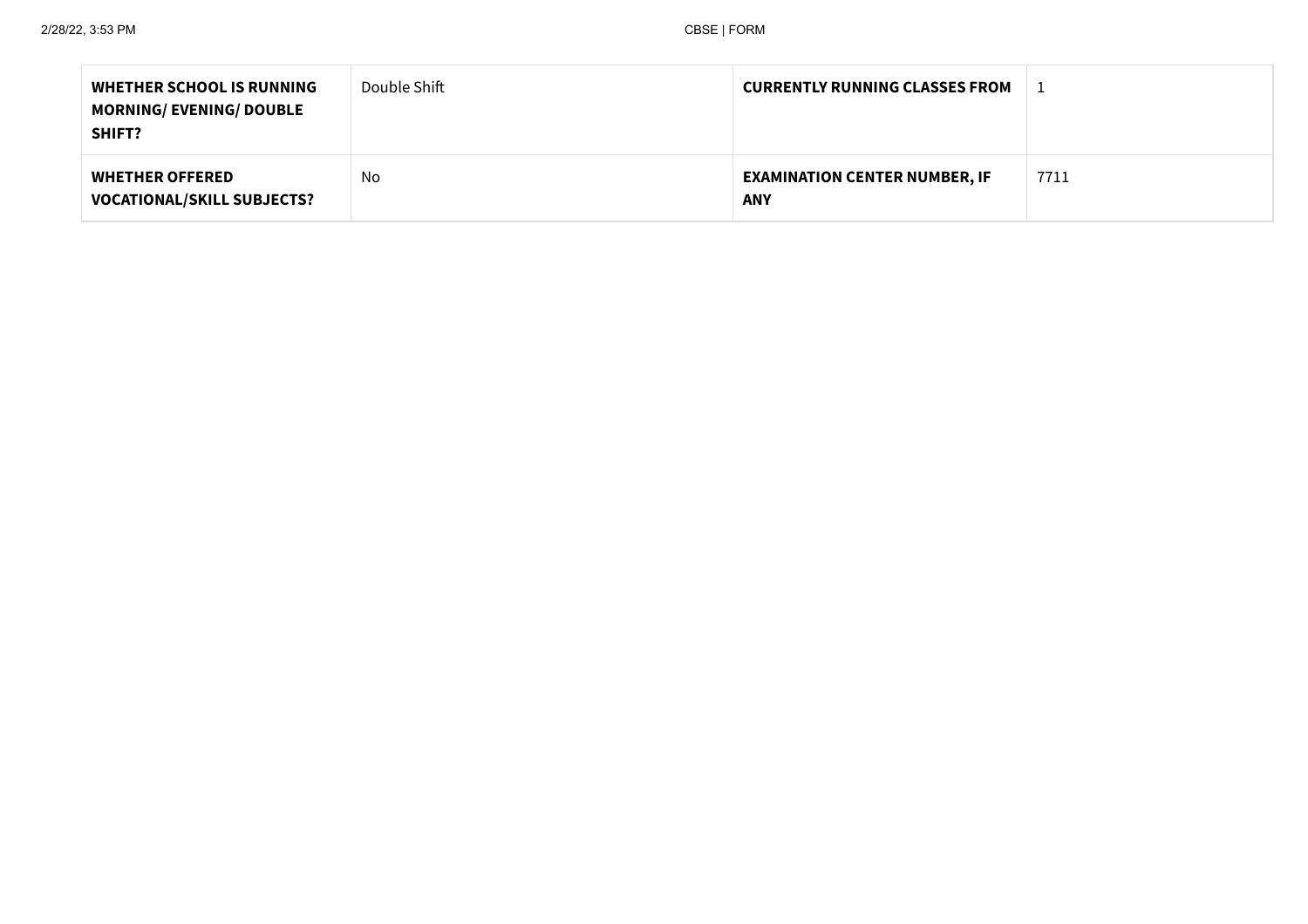| 75045--1 S S ENG MED SR SEC SCH PERINTALMANNA KERALA<br><b>FACULTY DETAILS</b>                                                                                                                            |                   |                                                                                    |            |
|-----------------------------------------------------------------------------------------------------------------------------------------------------------------------------------------------------------|-------------------|------------------------------------------------------------------------------------|------------|
|                                                                                                                                                                                                           | Dated: 28/09/2021 |                                                                                    |            |
| <b>TOTAL NUMBER OF TEACHERS (ALL CLASSES)</b>                                                                                                                                                             | 54                | <b>NUMBER OF PGTS</b>                                                              | 11         |
| <b>NUMBER OF TGTS</b>                                                                                                                                                                                     | 11                | <b>NUMBER OF PRTS</b>                                                              | 24         |
| <b>NUMBER OF PETS</b>                                                                                                                                                                                     | 01                | <b>OTHER NON-TEACHING STAFF</b>                                                    | 33         |
| NUMBER OF MANDATORY TRAINING QUALIFIED TEACHERS                                                                                                                                                           | 40                | <b>NUMBER OF TRAININGS</b><br><b>ATTENDED BY FACULTY SINCE</b><br><b>LAST YEAR</b> | 12         |
| WHETHER SPECIAL EDUCATOR APPOINTED?                                                                                                                                                                       | <b>YES</b>        | <b>WHETHER COUNSELLOR AND</b><br><b>WELLNESS TEACHER</b><br><b>APPOINTED?</b>      | <b>YES</b> |
| HAS MANDATORY TRAINING OF TEACHERS AS PER THE TRAINING POLICY (SECTION-16 OF AFFILIATION BYE-LAWS)<br>(http://cbseaff.nic.in/cbse_aff/attachment/onlineservices/affiliation-Bye-Laws.pdf) BEEN COMPLETED? | <b>YES</b>        | <b>NUMBER OF NTTs</b>                                                              |            |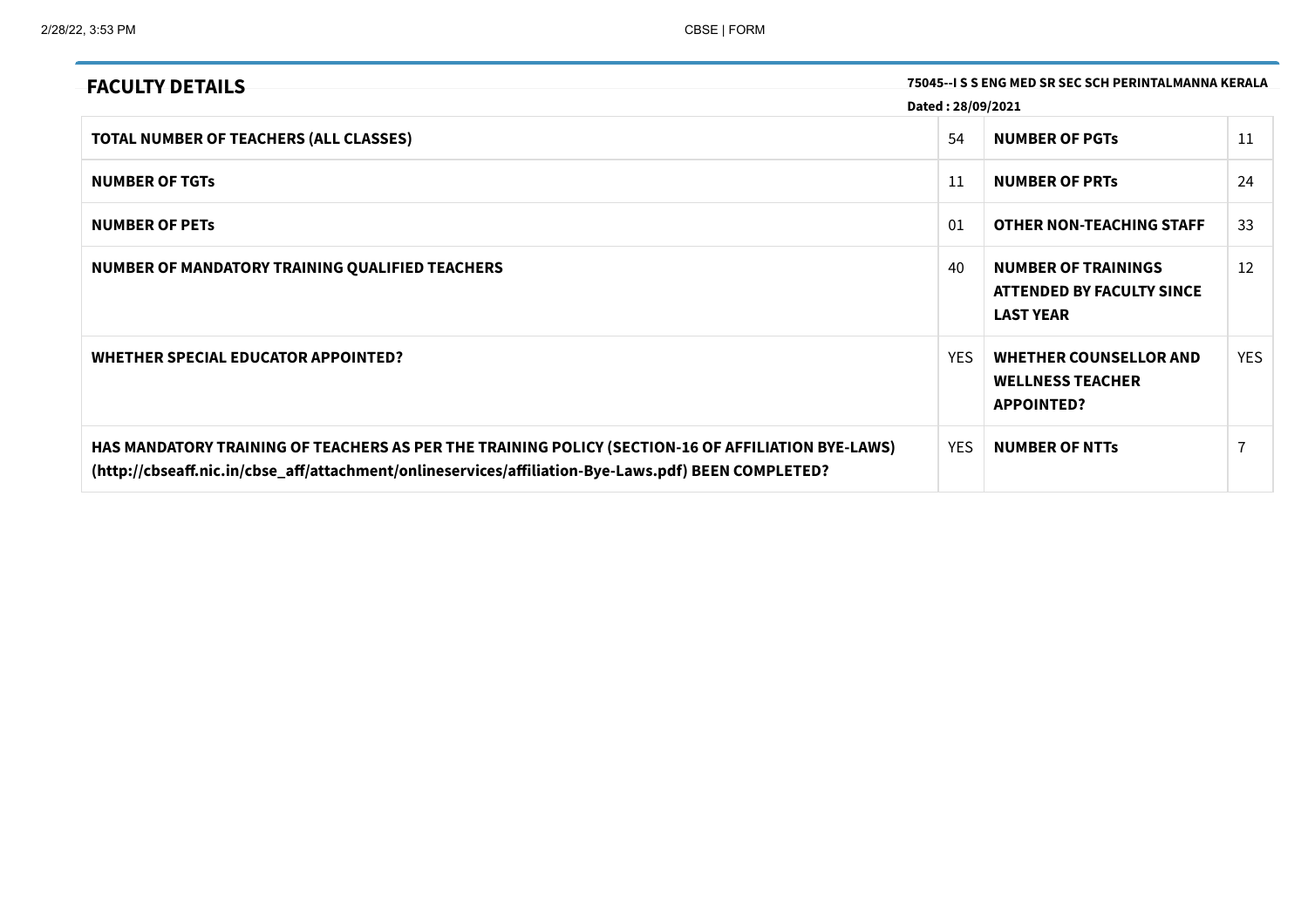**STUDENT DETAILS 75045--I <sup>S</sup> <sup>S</sup> ENG MED SR SEC SCH PERINTALMANNA KERALA**

|                         | Dated: 28/09/2021               |                        |                          |  |  |
|-------------------------|---------------------------------|------------------------|--------------------------|--|--|
| <b>CLASS</b>            | <b>TOTAL NUMBER OF SECTIONS</b> | TOTAL PER CLASS INTAKE | TOTAL NUMBER OF STUDENTS |  |  |
| 1                       | $\overline{2}$                  | 90                     | 52                       |  |  |
| $\overline{\mathbf{2}}$ | $\mathsf{3}$                    | 135                    | 105                      |  |  |
| $\mathbf{3}$            | $\overline{2}$                  | 90                     | 82                       |  |  |
| $\overline{\mathbf{4}}$ | $\mathbf{3}$                    | 135                    | 108                      |  |  |
| 5                       | $\mathsf{3}$                    | 135                    | 91                       |  |  |
| 6                       | $\overline{2}$                  | 90                     | 79                       |  |  |
| $\overline{\mathbf{7}}$ | $\overline{2}$                  | 90                     | 72                       |  |  |
| 8                       | $\overline{2}$                  | 90                     | 57                       |  |  |
| 9                       | $\overline{2}$                  | 90                     | 50                       |  |  |
| 10                      | $\overline{2}$                  | 90                     | 67                       |  |  |
| 11                      | $\overline{2}$                  | 90                     | 40                       |  |  |
| 12                      | $\overline{2}$                  | 90                     | $30\,$                   |  |  |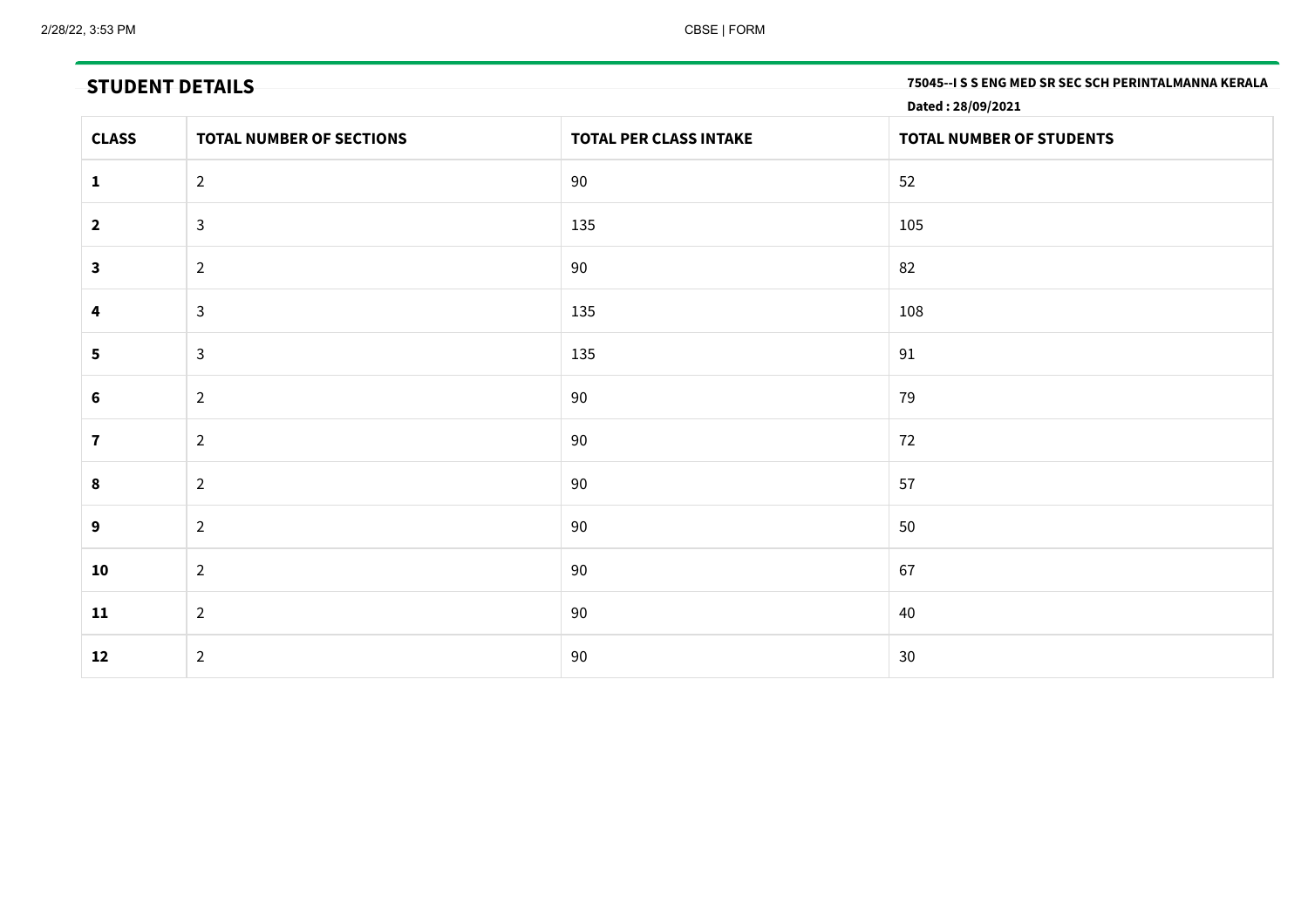**ACADEMIC DETAILS 75045--I <sup>S</sup> <sup>S</sup> ENG MED SR SEC SCH PERINTALMANNA KERALA**

**Dated : 28/02/2022**

| <b>SUBJECTS OFFERED FOR CLASS 10</b> | <b>SUBJECTS OFFERED FOR CLASS 12</b> |
|--------------------------------------|--------------------------------------|
| 012---MALAYALAM                      | 055---ACCOUNTANCY                    |
| 086---SCIENCE                        | 044---BIOLOGY                        |
| 184---ENGLISH LANG & LIT.            | 054---BUSINESS STUDIES               |
| 241---MATHEMATICS BASIC              | 043---CHEMISTRY                      |
| 041---MATHEMATICS                    | 083---COMPUTER SCIENCE (NEW)         |
| 087---SOCIAL SCIENCE                 | 030---ECONOMICS                      |
|                                      | 301---ENGLISH CORE                   |
|                                      | 503---General Studies                |
|                                      | 042---PHYSICS                        |
|                                      | 502---Health & Physical Education    |
|                                      | 041---MATHEMATICS                    |
|                                      | 500---Work Experience                |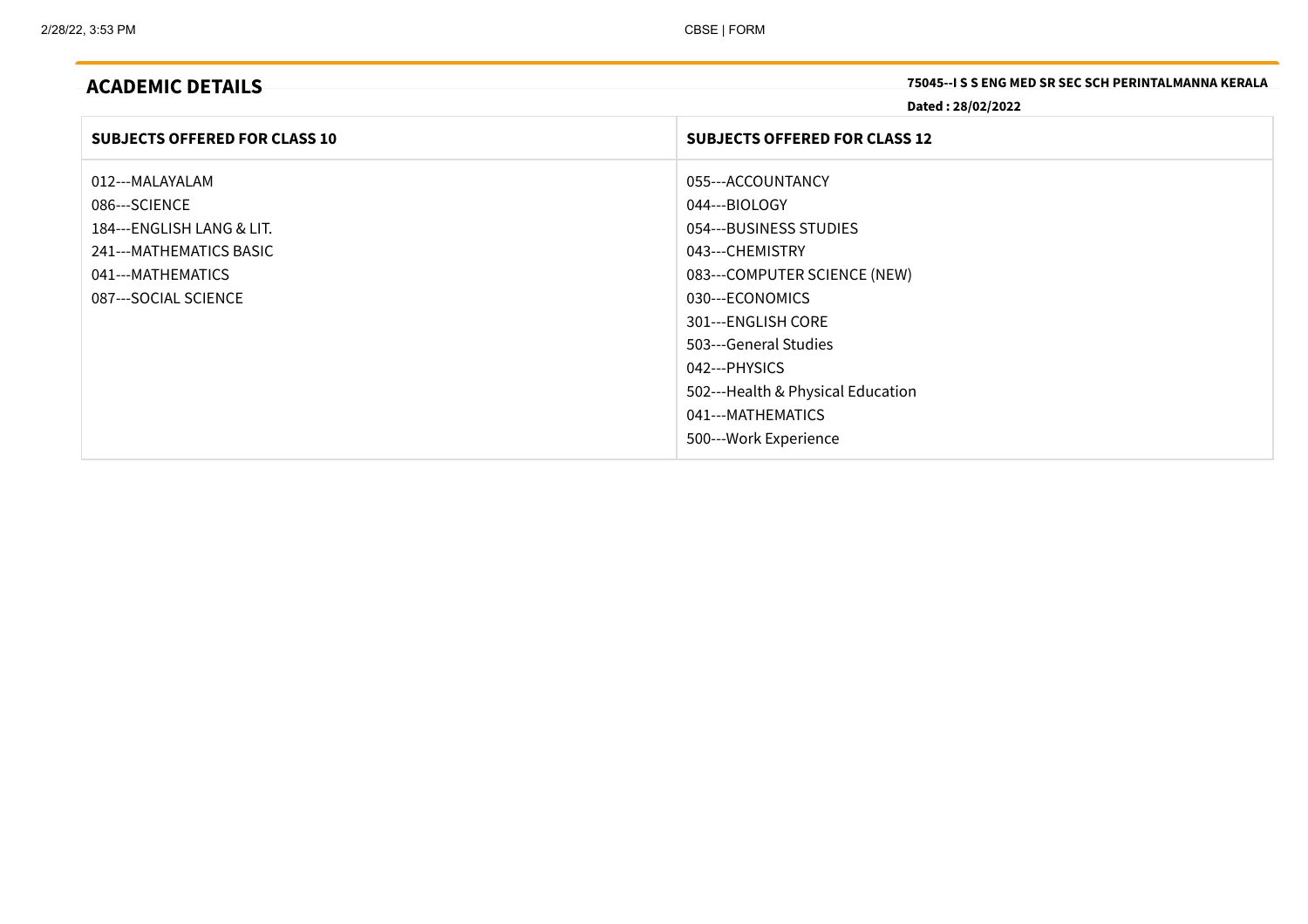| 75045--I S S ENG MED SR SEC SCH PERINTALMANNA KERALA<br><b>INFRASTRUCTURE DETAILS</b><br>Dated: 28/09/2021 |              |                                                                        |             |
|------------------------------------------------------------------------------------------------------------|--------------|------------------------------------------------------------------------|-------------|
| TOTAL NUMBER OF SITES OF SCHOOL                                                                            | $\mathbf{1}$ | <b>TOTAL NUMBER OF BUILDING</b><br><b>BLOCKS</b>                       | 4           |
| TOTAL AREA OF SCHOOL IN SQUARE METRES                                                                      | 41887        | <b>TOTAL NUMBER OF</b><br><b>PLAYGROUNDS</b>                           | $\mathbf 1$ |
| TOTAL AREA OF PLAYGROUND IN SQUARE METRES                                                                  | 7992         | <b>TOTAL NUMBER OF ROOMS</b>                                           | 88          |
| <b>TOTAL NUMBER OF SMALL-SIZED ROOMS</b>                                                                   | 5            | <b>TOTAL NUMBER OF MEDIUM-</b><br><b>SIZED ROOMS</b>                   | 82          |
| <b>TOTAL NUMBER OF LARGE-SIZED ROOMS</b>                                                                   | 04           | <b>TOTAL NUMBER OF MALE REST</b><br><b>ROOM</b>                        | 4           |
| TOTAL NUMBER OF FEMALE REST ROOM                                                                           | 3            | <b>NUMBER OF GIRLS TOILET</b>                                          | 36          |
| <b>NUMBER OF BOYS TOILET</b>                                                                               | 36           | <b>NUMBER OF TOILETS FOR</b><br><b>DIFFERENTLY ABLED PERSONS</b>       | 3           |
| <b>NUMBER OF WASHROOMS FOR FEMALE STAFF</b>                                                                | 5            | <b>NUMBER OF WASHROOMS FOR</b><br><b>MALE STAFF</b>                    | 5           |
| <b>TOTAL NUMBER OF LIBRARIES</b>                                                                           | $\mathbf{1}$ | <b>NUMBER OF LABORATORIES</b>                                          | 6           |
| <b>TOTAL NUMBER OF STUDENT CANTEENS</b>                                                                    | $\mathbf{1}$ | <b>TOTAL NUMBER OF STAFF</b><br><b>CANTEENS</b>                        | $\mathbf 0$ |
| <b>NUMBER OF WATER PURIFIERS/ROS</b>                                                                       | 3            | <b>NUMBER OF AUDITORIUMS</b>                                           | 01          |
| <b>NUMBER OF LIFTS/ELEVATORS</b>                                                                           | 0            | <b>NUMBER OF DIGITAL</b><br><b>CLASSROOMS</b>                          | 10          |
| DOES THE SCHOOL HAVE HOSTEL FACILITY                                                                       | <b>NO</b>    | <b>DOES THE SCHOOL HAVE GUARDS</b>   YES<br><b>EMPLOYED FOR SAFETY</b> |             |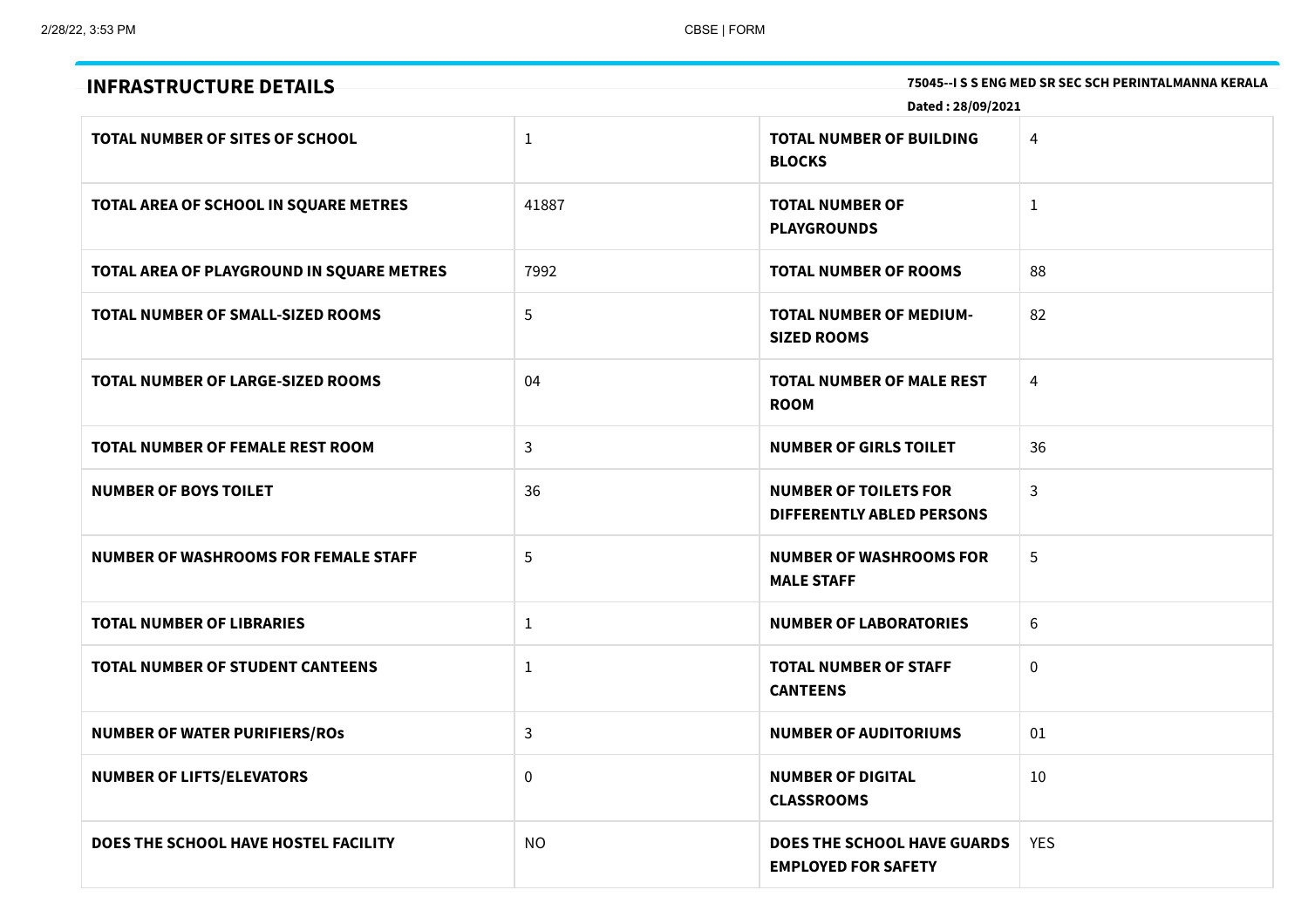| DOES THE SCHOOL HAVE FIRE EXTINGUISHERS              | <b>YES</b>                                                    | <b>DOES THE SCHOOL HAVE</b><br><b>SPRINKLERS</b>             | <b>NO</b>                                                      |
|------------------------------------------------------|---------------------------------------------------------------|--------------------------------------------------------------|----------------------------------------------------------------|
| DOES THE SCHOOL HAVE CCTV CAMERAS INSTALLED?         | <b>YES</b>                                                    | <b>IS THE SCHOOL EXAMINATION</b><br><b>CENTER OF CBSE?</b>   | <b>YES</b>                                                     |
| <b>TOTAL NUMBER OF COMPUTERS IN ALL COMPUTER LAB</b> | 40                                                            | <b>DOES THE SCHOOL HAVE WEB</b><br><b>SERVERS</b>            | <b>YES</b>                                                     |
| DOES THE SCHOOL HAVE A BOUNDARY WALL?                | <b>YES</b>                                                    | IS YOUR SCHOOL BARRIER FREE/<br><b>HAS RAMPS?</b>            | <b>YES</b>                                                     |
| DOES THE SCHOOL HAVE CLINIC FACILITY?                | <b>YES</b>                                                    | <b>DOES THE SCHOOL HAVE A</b><br><b>STRONG ROOM?</b>         | <b>YES</b>                                                     |
| DOES THE SCHOOL HAVE A GYMNASIUM?                    | <b>YES</b>                                                    | IS YOUR SCHOOL WI-FI ENABLED?                                | <b>YES</b>                                                     |
| <b>PROVISION OF WEB BASED LEARNING PROGRAMS?</b>     | <b>YES</b>                                                    | <b>DOES THE SCHOOL HAVE FIRE</b><br><b>ALARMS?</b>           | <b>YES</b>                                                     |
| DOES THE SCHOOL HAVE SPORTS FACILITY?                | <b>YES</b>                                                    | <b>DOES THE SCHOOL HAVE INDOOR</b><br><b>GAMES FACILITY?</b> | <b>YES</b>                                                     |
| DOES THE SCHOOL HAVE A SWIMMING POOL?                | <b>NO</b>                                                     | <b>DOES THE SCHOOL HAVE</b><br><b>DANCE/MUSIC FACILITY?</b>  | <b>YES</b>                                                     |
| <b>TOTAL NUMBER OF BUSES OWNED</b>                   | 11                                                            | <b>TOTAL NUMBER OF BUSES HIRED</b>                           | $\mathbf 0$                                                    |
| <b>TOTAL NUMBER OF VANS/MATADORS</b>                 | $\mathbf{1}$                                                  | <b>TOTAL NUMBER OF DRIVERS</b>                               | 11                                                             |
| <b>NUMBER OF FEMALE ATTENDANTS FOR BUS DUTY</b>      | 11                                                            | <b>NUMBER OF ACTIVITY ROOMS</b>                              | 3                                                              |
| <b>NAME OF TRANSPORT COORDINATOR</b>                 | P S ABDURAHIMAN                                               | <b>TRANSPORT COORDINATOR</b><br><b>CONTACT</b>               | 9447389765                                                     |
| <b>BUILDING SAFETY CERTIFICATE</b>                   | <b>VIEW (PdfHandler.aspx?</b><br>FileName=building/75045.PDF) | <b>TRANSPORT SAFETY CERTIFICATE</b>                          | <b>VIEW (PdfHandler.aspx?</b><br>FileName=transport/75045.PDF) |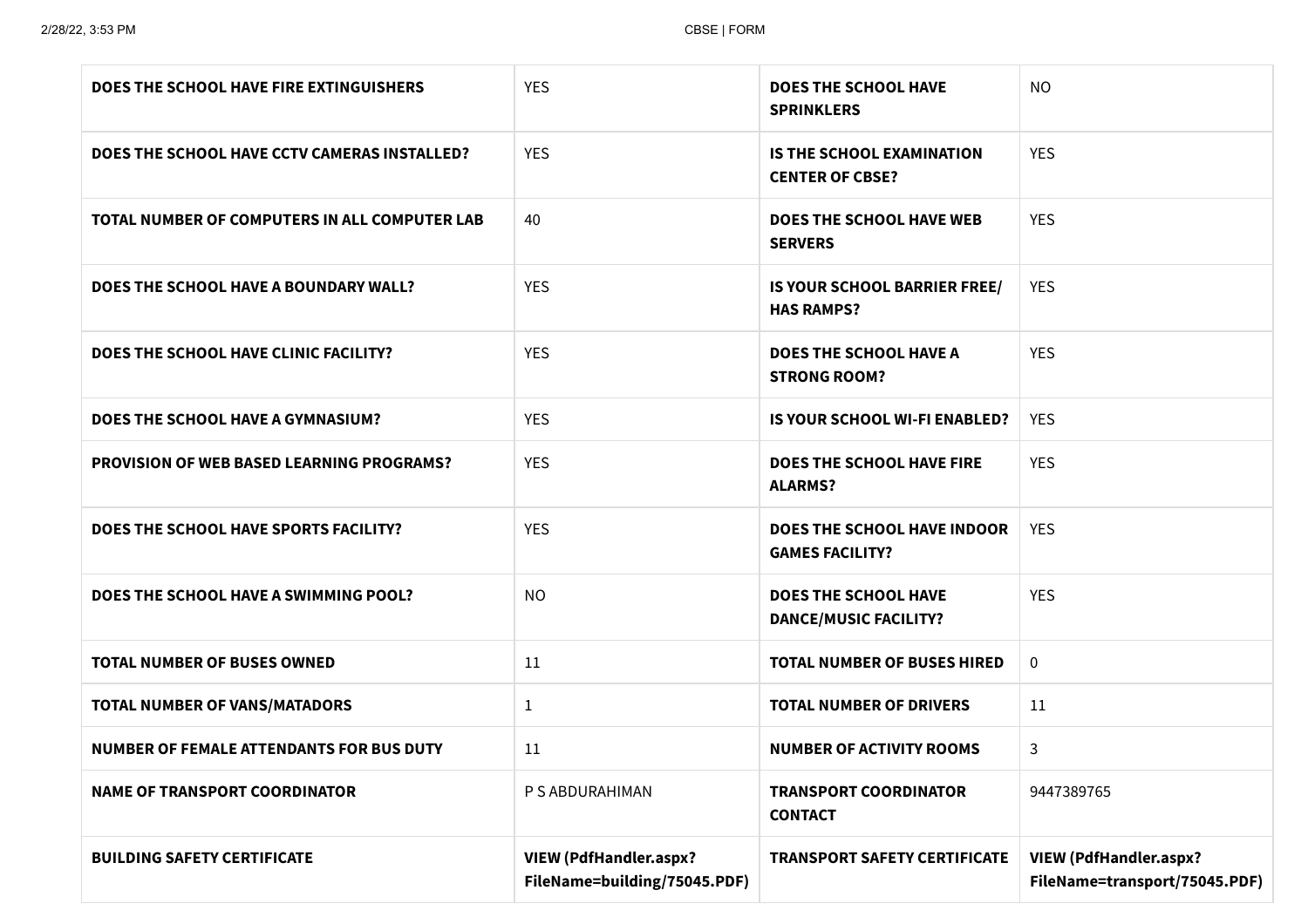| ARE THE HEALTH AND HYGIENE, TOILETS ON ALL FLOORS,<br>SEPARATE TOILETS FOR STAFF, RAMPS, SIGNBOARDS,<br>ETC. BEING MAINTAINED PROPERLY? | <b>YES</b> | <b>IS THE SCHOOL</b><br><b>INFRASTRUCTURE BEING USED</b><br>FOR ANY COMMERCIAL ACTIVITY? | <b>NO</b>      |  |  |
|-----------------------------------------------------------------------------------------------------------------------------------------|------------|------------------------------------------------------------------------------------------|----------------|--|--|
| <b>OTHER DETAILS</b>                                                                                                                    |            |                                                                                          |                |  |  |
| TOTAL BOOKS AVAILABLE IN THE SCHOOL LIBRARY                                                                                             | 6692       | <b>PERIODICALS IN THE SCHOOL</b><br><b>LIBRARY</b>                                       | 12             |  |  |
| <b>DAILIES IN THE SCHOOL LIBRARY</b>                                                                                                    | 10         | <b>REFERENCE BOOKS IN THE</b><br><b>SCHOOL LIBRARY</b>                                   | 1980           |  |  |
| <b>LIBRARY RESOURCES</b>                                                                                                                | 10         | <b>DOES IT HAVE LIBRARY</b><br><b>SOFTWARE</b>                                           | No             |  |  |
| LIBRARY SIZE (IN SQ. METERS)                                                                                                            | 97.82      | <b>COMPUTER LAB SIZE (IN SQ.</b><br><b>METERS</b> )                                      | 76.06          |  |  |
| <b>COMPOSITE SCIENCE LAB SIZE (IN SQ. METERS)</b>                                                                                       | 79.66      | <b>CHEMISTRY LAB SIZE (IN SQ.</b><br><b>METERS</b> )                                     | 72.46          |  |  |
| PHYSICS LAB SIZE (IN SQ. METERS)                                                                                                        | 72.46      | <b>HOW MANY ROOMS BETWEEN 400</b><br>to 500 SQ FT                                        | -71            |  |  |
| <b>DOES IT HAVE LIBRARY INTERNET</b>                                                                                                    | <b>YES</b> | <b>TOTAL NUMBER OF LABORATORY</b>                                                        | $\overline{7}$ |  |  |
| WHETHER SCHOOL HAS SINGLE CONTIGUOUS PLOT ?                                                                                             | Yes        | <b>SCHOOL SITE (TEMPORARY /</b><br><b>PERMANENT)</b>                                     | PERMANENT      |  |  |
| DISTANCE BETWEEN TWO SITES OF THE SCHOOL                                                                                                | $\pmb{0}$  | PURPOSE FOR TWO SITES OF THE<br><b>SCHOOL</b>                                            | <b>NA</b>      |  |  |
| <b>BIOLOGY LAB SIZE (IN SQ. METERS)</b>                                                                                                 | 72.46      | MATHEMATICS LAB SIZE (IN SQ.<br><b>METERS</b> )                                          | 39.83          |  |  |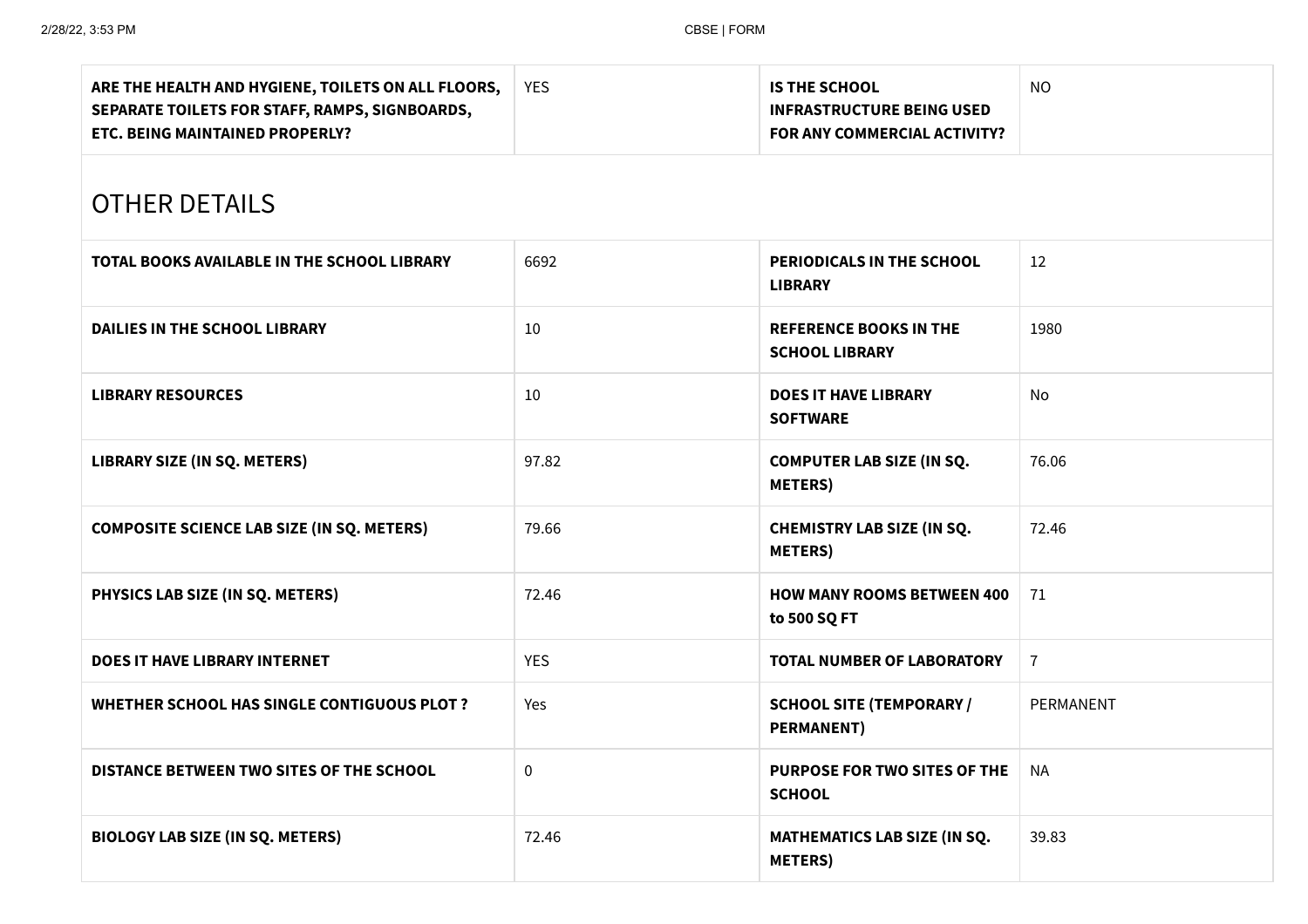| <b>CERTIFYING THAT NO OTHER INSTITUTION (APART FROM</b><br>SCHOOL) IS RUNNING IN THE CLAIMED LAND AREA | Yes | THE SCHOOL WILL NOT RUN ANY<br><b>BRANCH IN THE PREVIOUS PLOT</b><br><b>WITH SAME AFFILIATION NO</b> | Yes |
|--------------------------------------------------------------------------------------------------------|-----|------------------------------------------------------------------------------------------------------|-----|
| <b>HOW MANY ROOMS LESS THAN 400 SQ FT</b>                                                              | 8   | <b>HOW MANY ROOMS GREATER</b><br><b>THAN 500 SQ FT</b>                                               | b   |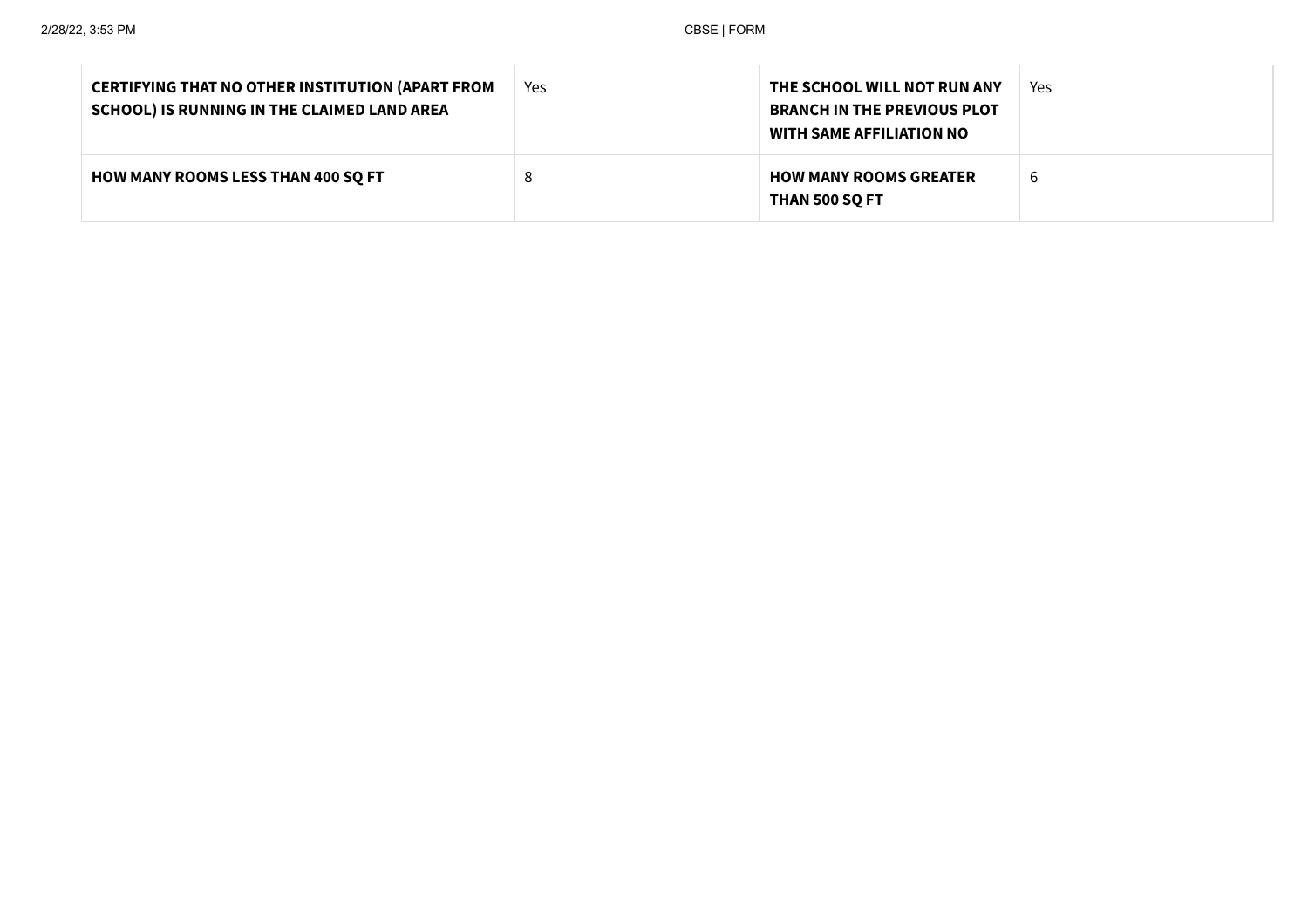| 75045--I S S ENG MED SR SEC SCH PERINTALMANNA KERALA<br><b>LOCATION DETAILS</b><br>Dated: 28/09/2019 |                                              |                                                   |                |
|------------------------------------------------------------------------------------------------------|----------------------------------------------|---------------------------------------------------|----------------|
| <b>NEAREST NATIONALISED BANK</b>                                                                     | CANARA BANK, PERINTHALMANNA                  | <b>DISTANCE OF BANK FROM SCHOOL IN KM</b>         | $\overline{2}$ |
| <b>NEAREST BUS STATION</b>                                                                           | R N MANAZHI MEMORIAL BUS STAND               | <b>DISTANCE OF BUS TERMINAL FROM SCHOOL IN KM</b> | 2              |
| <b>NEAREST RAILWAY STATION</b>                                                                       | ANGADIPPURAM RAILWAY STATION                 | DISTANCE OF RAILWAY STATION FROM SCHOOL IN KM     | 6              |
| <b>NEAREST AIRPORT</b>                                                                               | CALICUT INTERNATIONAL AIRPORT                | DISTANCE OF AIRPORT FROM SCHOOL IN KM             | 50             |
| <b>NEAREST HOSPITAL</b>                                                                              | DISTRICT GOVERNMENT HOSPITAL, PERINTHALMANNA | DISTANCE OF HOSPITAL FROM SCHOOL IN KM            | $\overline{2}$ |
| <b>NEAREST POLICE STATION</b>                                                                        | POLICE STATION, PERINTHALMANNA               | DISTANCE OF POLICE STATION FROM SCHOOL IN KM      | 3              |
| <b>NEAREST METRO STATION</b>                                                                         | KOCHI                                        | DISTANCE OF METRO FROM SCHOOL IN KM               | 160            |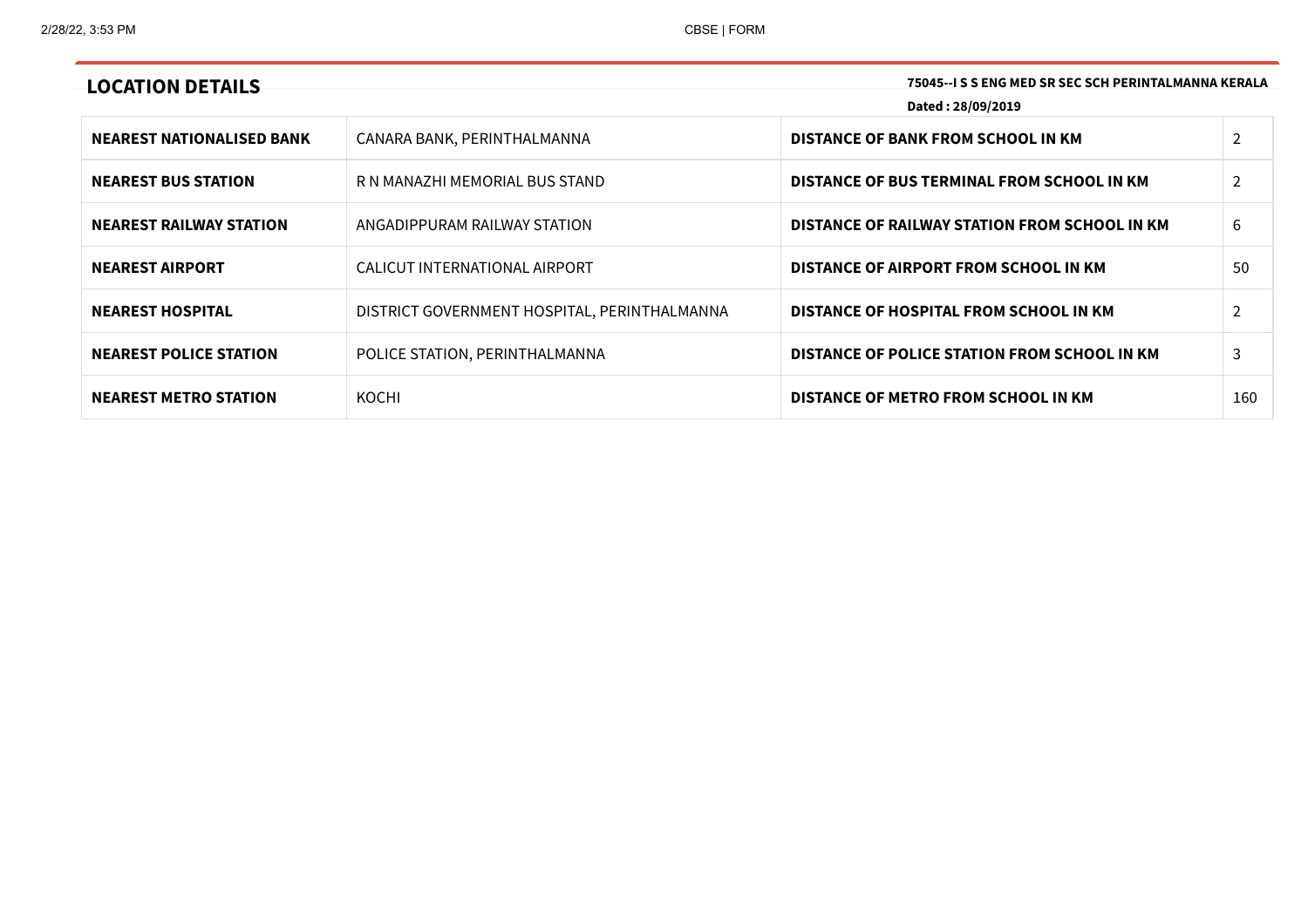| 75045--1 S S ENG MED SR SEC SCH PERINTALMANNA KERALA<br><b>CONTRIBUTION TOWARDS ENVIRONMENT PROTECTION</b>                         |            |                                                                                                                                       |            |  |
|------------------------------------------------------------------------------------------------------------------------------------|------------|---------------------------------------------------------------------------------------------------------------------------------------|------------|--|
| Dated: 26/09/2021                                                                                                                  |            |                                                                                                                                       |            |  |
| WHETHER RAIN WATER HARVESTING HAS BEEN DONE IN THE CAMPUS?                                                                         | <b>YES</b> | WHETHER ROOF WATER HARVESTING IS BEING UNDERTAKEN BY<br>THE SCHOOL?                                                                   | <b>NO</b>  |  |
| <b>WHETHER HARVESTED WATER IS RECYCLED FOR GARDENING, ETC?</b>                                                                     | <b>YES</b> | WHETHER SCHOOL ENSURES MAINTENANCE OF ALL WATER<br><b>FAUCETS/PIPES ETC TO PREVENT ANY LEAKAGES?</b>                                  | <b>YES</b> |  |
| WHETHER SEGREGATION OF WASTE IS DONE AT SOURCE?                                                                                    | <b>YES</b> | WHETHER ORGANIC WASTE IS BEING RECYCLED?                                                                                              | <b>YES</b> |  |
| WHETHER WASTE PAPER IS RECYCLED?                                                                                                   | <b>YES</b> | WHETHER SCHOOL IS MAKING EFFORTS TO REDUCE USE OF PAPER<br><b>BY ADOPTING IT SOLUTIONS?</b>                                           | <b>YES</b> |  |
| WHETHER THERE IS PROPER DISPOSAL OF SOLID WASTE?                                                                                   | <b>YES</b> | WHETHER THERE IS A SYSTEM FOR DISPOSAL OF ELECTRONIC<br><b>WASTE?</b>                                                                 | <b>YES</b> |  |
| WHETHER SCHOOL IS USING ENERGY SAVING AND ENERGY EFFICIENT<br><b>ELECTRICAL EQUIPMENT?</b>                                         | <b>YES</b> | WHETHER PLANTATION/GARDENING HAS BEEN DONE IN AND<br><b>AROUND CAMPUS?</b>                                                            | <b>YES</b> |  |
| WHETHER DRIP IRRIGATION IS THE ONLY MEANS OF WATERING THE<br><b>GARDEN?</b>                                                        | <b>NO</b>  | WHETHER SCHOOL IS USING SOLAR ENERGY?                                                                                                 | <b>NO</b>  |  |
| WHETHER WASTE WATER FROM RO PLANT FOR DRINKING WATER IS<br><b>BEING HARVESTED/RECYCLED?</b>                                        | <b>YES</b> | WHETHER SCHOOL IS PROMOTING AWARENESS AMONGST<br><b>CHILDREN AND PARENTS ON ENVIRONMENTAL CONSERVATION</b><br><b>AND CLEANLINESS?</b> | <b>YES</b> |  |
| WHETHER CHILDREN ARE BEING TAUGHT HOW TO AUDIT THE USE OF<br>WATER AND WHETHER THEY ARE BEING ENCOURAGED TO TAKE IT UP AT<br>HOME? | <b>YES</b> | WHETHER CHILDREN ARE TAKING UP WATER AUDITING AT<br><b>SCHOOL?</b>                                                                    | <b>YES</b> |  |
| WHETHER ENVIRONMENTAL LITERACY IS PROMOTED THROUGH<br><b>INTEGRATION IN ACADEMICS?</b>                                             | <b>YES</b> | WHETHER TREES HAVE BEEN PLANTED BY STUDENTS, IN SCHOOL<br>AT HOME/IN NEIGHBOURHOOD IN THE CURRENT ACADEMIC YEAR?                      | <b>YES</b> |  |
| WHETHER CONSERVATION OF ENVIRONMENT IS PROMOTED?                                                                                   | <b>YES</b> | <b>TOTAL TREES PLANTED? (BY STUDENTS AND TEACHERS)</b>                                                                                | 150        |  |
| TOTAL AMOUNT OF WATER CONSERVED (IN LITRES)? (BY STUDENTS AND<br><b>TEACHERS)</b>                                                  | 25000      | <b>TARGET DATE FOR STOPPING USE OF POLYTHENE</b>                                                                                      | 03/31/2021 |  |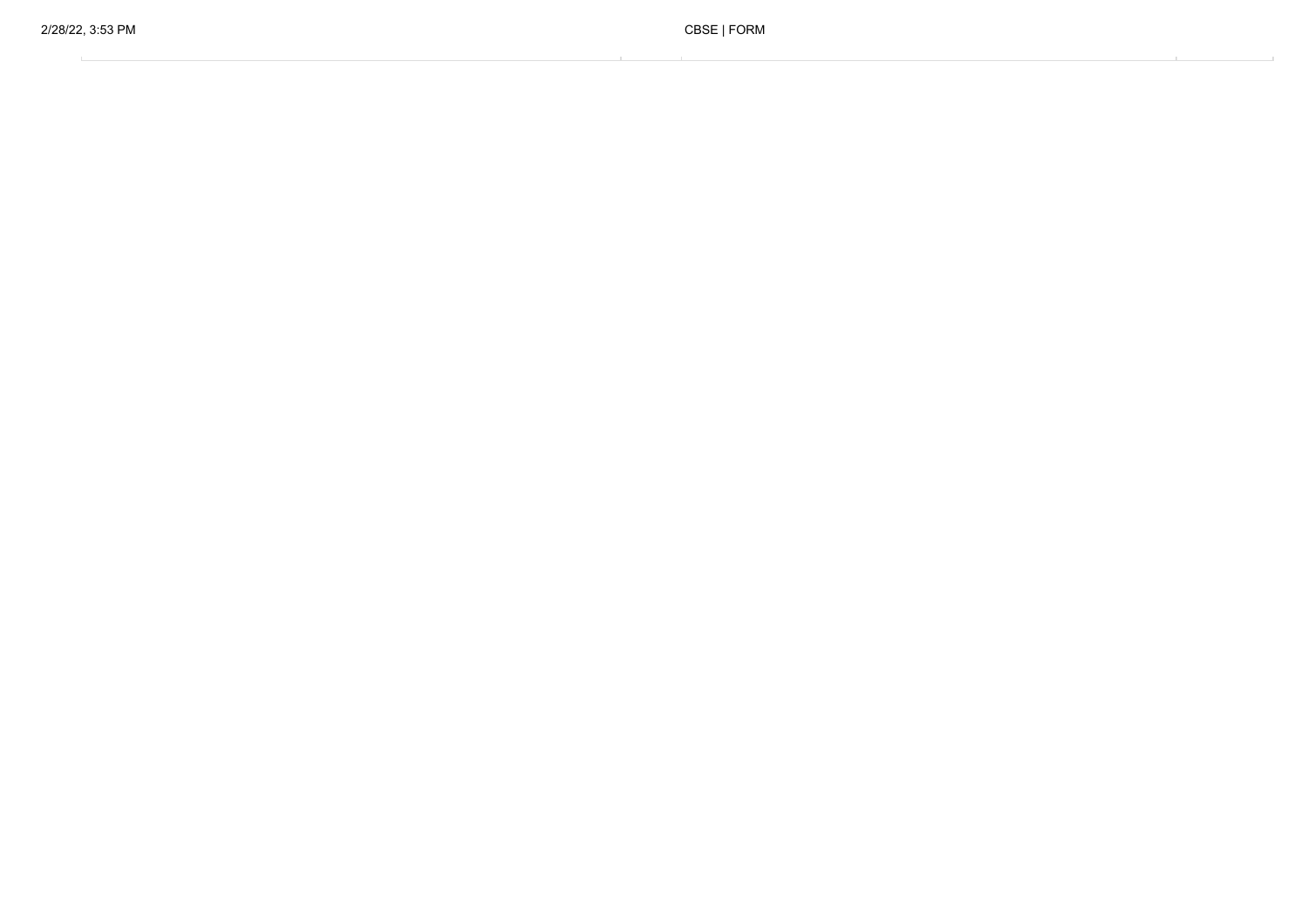| <b>CHAIRMAN/PRESIDENT'S CORRESPONDENT DETAIL AND SMC</b>                                                             |                |                                                                           | 75045--1 S S ENG MED SR SEC SCH PERINTALMANNA KERALA<br>Dated: 15/04/2021 |
|----------------------------------------------------------------------------------------------------------------------|----------------|---------------------------------------------------------------------------|---------------------------------------------------------------------------|
| <b>CHAIRMAN/PRESIDENT'S/</b><br><b>CORRESPONDENT NAME</b>                                                            | <b>PUNNEEN</b> | <b>CHAIRMAN/PRESIDENT'S/</b><br><b>CORRESPONDENT</b><br><b>ADDRESS</b>    | PUTHEN PURAKKAL HOUSE, POOVATHANI,<br>THAZHEKODE PO                       |
| <b>CHAIRMAN/PRESIDENT'S/</b><br><b>CORRESPONDENT PHONE (OFFICE)</b>                                                  | 9447180941     | <b>CHAIRMAN/PRESIDENT'S/</b><br><b>CORRESPONDENT PHONE</b><br>(RESIDENCE) | 9061489990                                                                |
| <b>SECRETARY NAME</b>                                                                                                | K MOHAMMED ALI | <b>TOTAL MEMBERS</b>                                                      | 25                                                                        |
| WHETHER THE SCHOOL MANAGING COMMITTEE HAS BEEN CONSTITUTED AS PER OF<br><b>REQUIREMENTS OF AFFILIATION BYE-LAWS?</b> |                | Yes                                                                       |                                                                           |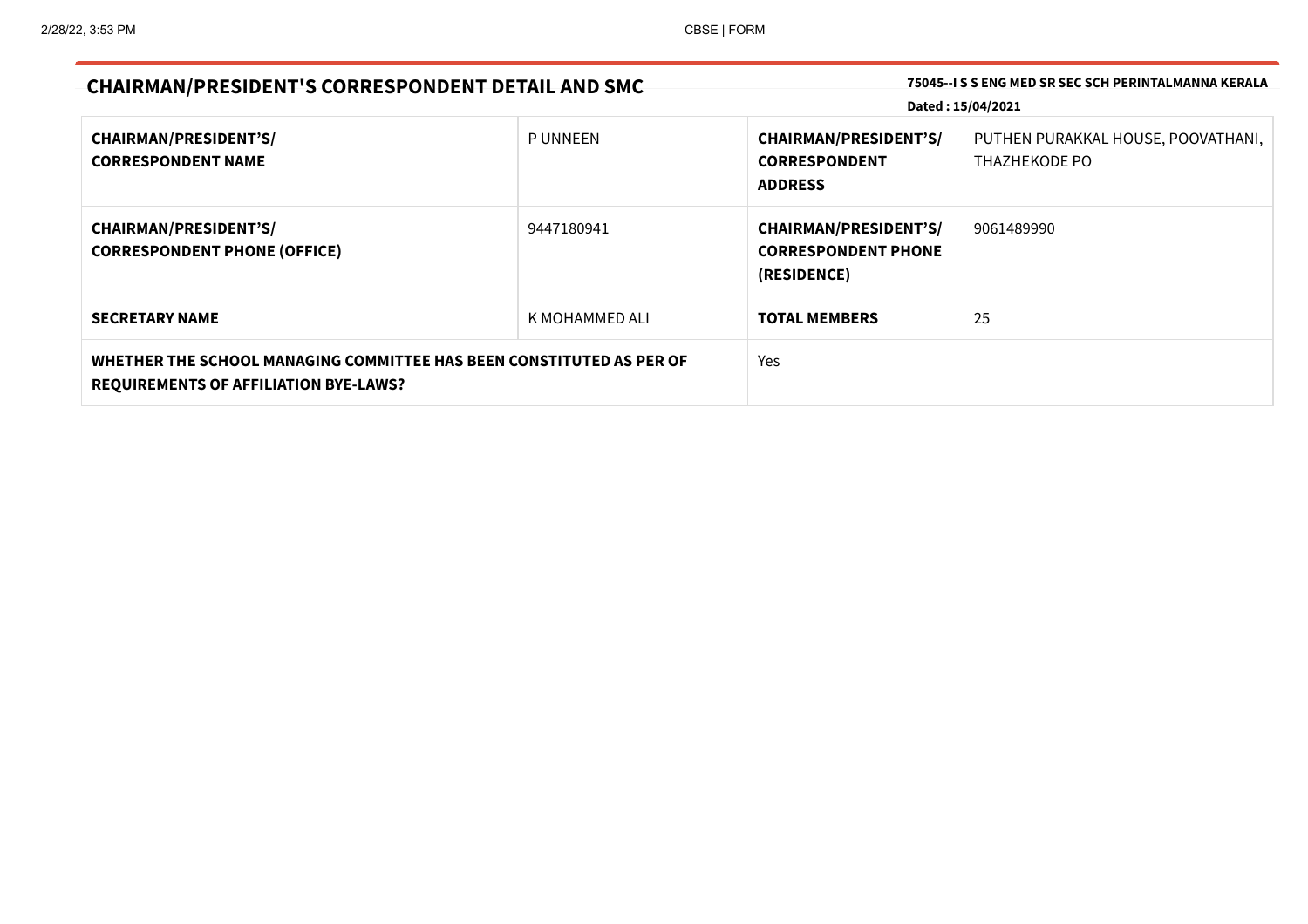# **SCHOOL WEBSITE INFORMATION 75045--I <sup>S</sup> <sup>S</sup> ENG MED SR SEC SCH PERINTALMANNA KERALA**

**Dated : 15/04/2021**

| URL OF SCHOOL WEBSITE                                                                                                                                                                                                                               | https://issschoolpmna.com/ | <b>DETAILS OF CURRICULUM</b>                                                                                                         | Yes |
|-----------------------------------------------------------------------------------------------------------------------------------------------------------------------------------------------------------------------------------------------------|----------------------------|--------------------------------------------------------------------------------------------------------------------------------------|-----|
| <b>SCHOOL MANAGING COMMITTEE INFORMATION</b>                                                                                                                                                                                                        | Yes                        | <b>TRANSFER CERTIFICATE SAMPLE</b>                                                                                                   | Yes |
| <b>NORMS FOLLOWED FOR FIXING FEE</b>                                                                                                                                                                                                                | Yes                        | <b>SELF AFFIDAVIT OF SCHOOL</b>                                                                                                      | Yes |
| AFFILIATION STATUS (MIDDLE/SECONDARY/SENIOR<br><b>SECONDARY)</b>                                                                                                                                                                                    | Yes                        | <b>DETAILS OF INFRASTRUCTURE</b>                                                                                                     | Yes |
| DETAILS OF TEACHERS INCLUDING QUALIFICATIONS                                                                                                                                                                                                        | Yes                        | <b>DETAILS OF TEACHERS TRAINING</b>                                                                                                  | Yes |
| THE NUMBER OF STUDENTS CLASS WISE                                                                                                                                                                                                                   | Yes                        | LIST OF BOOKS PRESCRIBED IN VARIOUS CLASSES                                                                                          | Yes |
| <b>ANNUAL REPORT</b>                                                                                                                                                                                                                                | Yes                        | <b>SCHOOL CIRCULARS</b>                                                                                                              | Yes |
| POSTAL ADDRESS AND E-MAIL, TELEPHONE NOS. OF<br><b>SCHOOL AND AUTHORITIES</b>                                                                                                                                                                       | Yes                        | AS PER THE SECTION (2.4.9) OF AFFILIATION BYE-LAWS, INFORMATION<br>WITH REGARD TO FEES CHARGED FOR EACH CLASS                        | Yes |
| <b>PERIOD OF AFFILIATION</b>                                                                                                                                                                                                                        | Yes                        | <b>ACADEMIC CALENDAR OF THE SCHOOL</b>                                                                                               | Yes |
| AS PER THE SECTION (2.4.7 (B)) OF AFFILIATION BYE-LAWS, WRITTEN DECLARATION DULY SIGNED BY THE MANAGER AND THE PRINCIPAL TO THE EFFECT THAT<br>THEY HAVE GONE THROUGH THE CONTENTS OF THE BOOKS PRESCRIBED BY THE SCHOOL AND OWN THE RESPONSIBILITY |                            |                                                                                                                                      |     |
|                                                                                                                                                                                                                                                     |                            | ACADEMIC ACHIEVEMENTS; WRITE UP ON ALL EFFORTS MADE IN THE FIELD OF ENVIRONMENT EDUCATION, SPORTS ACHIEVEMENTS, INNOVATIONS, OVERALL | Yes |

**RESULTS, PTA ACTIVITIES, IMPORTANT SMC DECISIONS BEEN ADDED IN ANNUAL REPORT OF THE SCHOOL**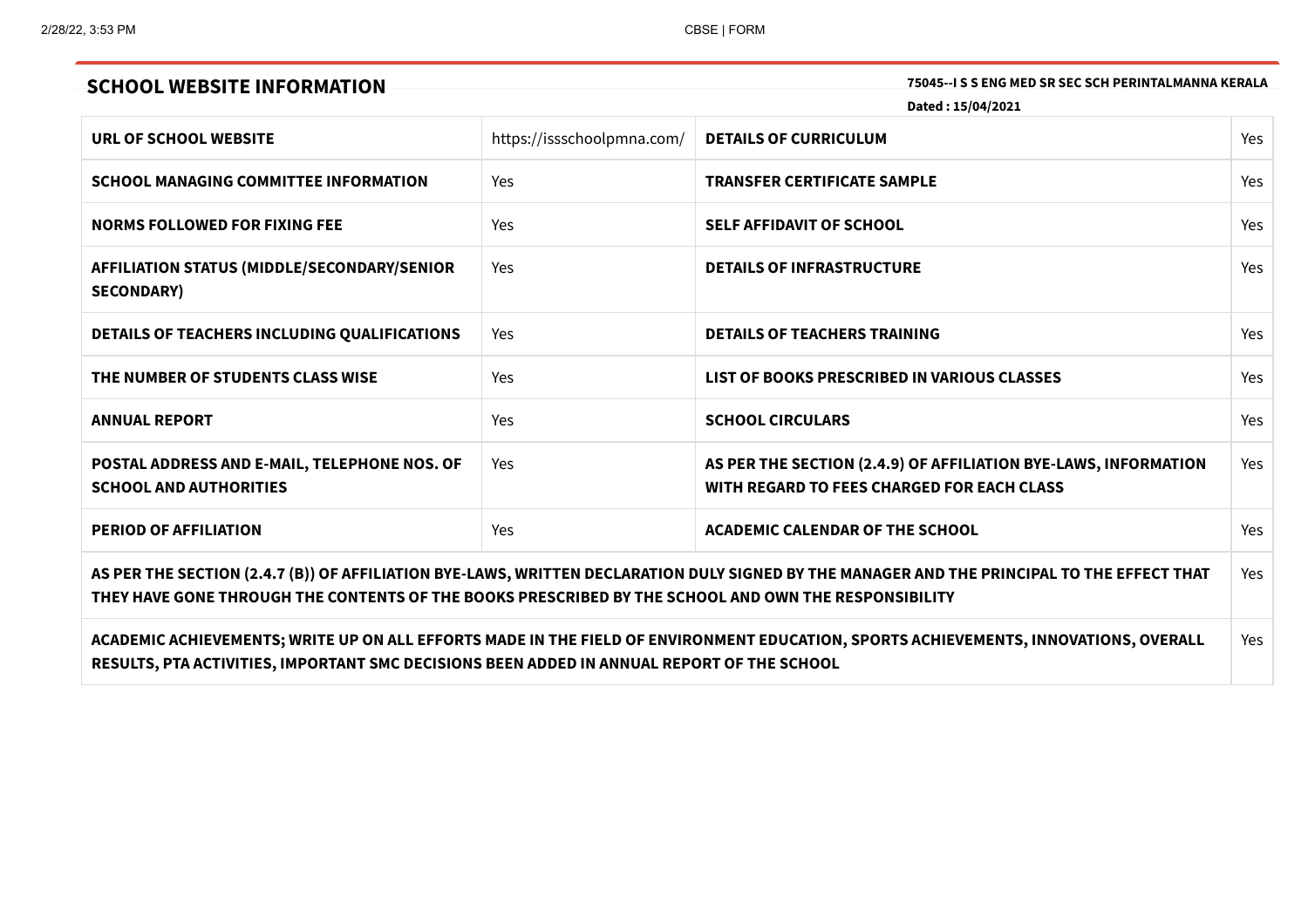| 75045--I S S ENG MED SR SEC SCH PERINTALMANNA KERALA<br><b>OTHER VITAL INFORMATION</b>                    |                        |                                                                                  |                                  |
|-----------------------------------------------------------------------------------------------------------|------------------------|----------------------------------------------------------------------------------|----------------------------------|
|                                                                                                           |                        | Dated: 29/09/2021                                                                |                                  |
| 10th BOARD PASS PERCENTAGE (2014/2015/2016)                                                               | 98.84/97.26/100        | <b>12th BOARD PASS PERCENTAGE</b><br>(2014/2015/2016)                            | 97.5/100/100                     |
| NAME OF WELLNESS/ACTIVITY TEACHER                                                                         | <b>YES</b>             | <b>NAME OF GRIEVANCE/COMPLAINT</b><br><b>REDRESSAL OFFICER</b>                   | NOUFAL PUTHANPEEDIAKKAL          |
| <b>CONTACT NUMBER OF GRIEVANCE/COMPLAINT</b><br><b>REDRESSAL OFFICER</b>                                  | 9061489991             | <b>EMAIL ID OF GRIEVANCE/COMPLAINT</b><br><b>REDRESSAL OFFICER</b>               | noufalputhanpeediakkal@gmail.com |
| <b>NAME OF HEAD OF SEXUAL HARASSMENT</b><br><b>COMMITTEE</b>                                              | DEEPA KV               | <b>CONTACT NUMBER OF HEAD OF SEXUAL</b><br><b>HARASSMENT COMMITTEE</b>           | 9847187128                       |
| <b>EMAIL ID OF HEAD OF SEXUAL HARASSMENT</b><br><b>COMMITTEE</b>                                          | deepsbhadram@gmail.com | <b>NAME OF CONTACT PERSON IN CASE OF</b><br><b>EMERGENCY</b>                     | <b>SEJJAD T</b>                  |
| <b>CONTACT NUMBER OF CONTACT PERSON IN CASE</b><br><b>OF EMERGENCY</b>                                    | 9061489994             | <b>EMAIL ID OF CONTACT PERSON IN CASE</b><br><b>OF EMERGENCY</b>                 | sejjadt@gmail.com                |
| TOTAL NUMBER OF DOCTORS IN SCHOOL CLINIC                                                                  | $\mathbf{1}$           | <b>TOTAL NUMBER OF NURSES IN SCHOOL</b><br><b>CLINIC</b>                         | $\mathbf{1}$                     |
| TOTAL NUMBER OF BEDS IN SCHOOL CLINIC                                                                     | $\overline{2}$         | LEVEL OF INVOLVEMENT OF SCHOOL IN<br><b>CBSE ACTIVITIES</b>                      | <b>ACTIVE</b>                    |
| DO THE TEACHERS GET PROPER GRADE LIKE<br>PGT/TGT AS PER THE CLASSES THEY ARE<br><b>ENTITLED TO TEACH?</b> | <b>YES</b>             | DO THE TEACHERS AND STAFF GET<br>THEIR SALARY WITHIN FIRST WEEK OF<br>THE MONTH? | <b>YES</b>                       |
| DOES THE SCHOOL HAVE EPF FACILITY FOR STAFF                                                               | <b>YES</b>             | <b>EPF REGISTRATION NUMBER</b>                                                   | KR/KK/14053                      |
| <b>MODE OF SALARY PAYMENT</b>                                                                             | bankpayment            | <b>NAME OF BANK WITH SALARY ACCOUNT</b>                                          | CANARA BANK, PERINTHALMANNA      |
| ARE THE SCHOOL ACCOUNTS AUDITED<br><b>REGULARLY?</b>                                                      | <b>YES</b>             | <b>PARENT TEACHERS ASSOCIATION AS</b><br><b>PER NORMS</b>                        | <b>YES</b>                       |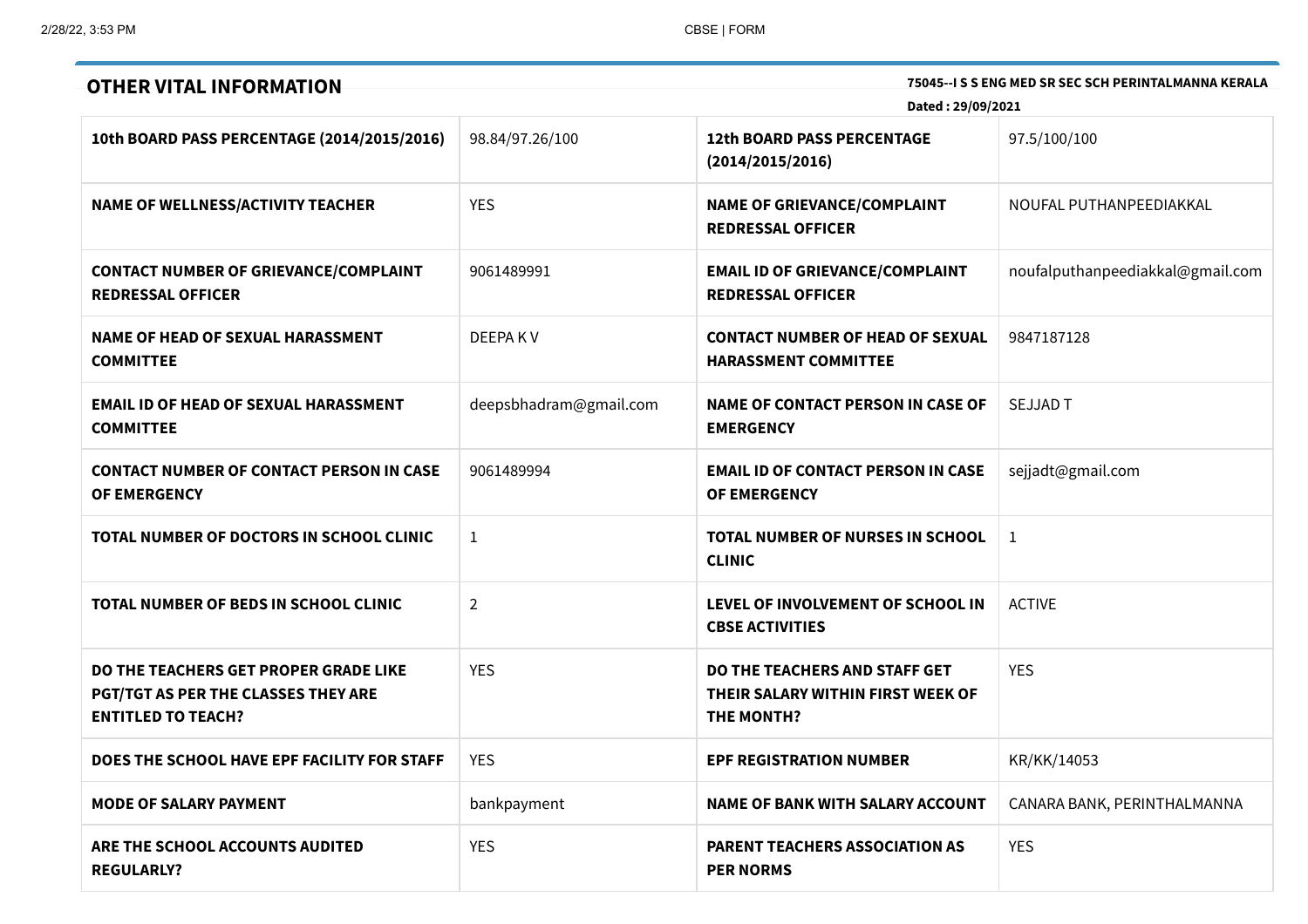| <b>ACADEMIC SESSION</b>                                                                                                                                                                                                       | <b>JUNE TO MARCH</b>                                         | <b>VACATION PERIOD</b>                                          | <b>APRIL TO MAY</b>                                           |  |
|-------------------------------------------------------------------------------------------------------------------------------------------------------------------------------------------------------------------------------|--------------------------------------------------------------|-----------------------------------------------------------------|---------------------------------------------------------------|--|
| <b>AUDITED BALANCE SHEET OF SCHOOL</b>                                                                                                                                                                                        | <b>VIEW (PdfHandler.aspx?</b><br>FileName=balance/75045.pdf) | <b>STAFF STATEMENT OF SCHOOL</b>                                | <b>VIEW (PdfHandler.aspx?</b><br>FileName=staff/75045.pdf)    |  |
| <b>INCOME AND EXPENDITURE STATEMENT</b>                                                                                                                                                                                       | <b>VIEW (PdfHandler.aspx?</b><br>FileName=income/75045.pdf)  | ACADEMIC CALENDAR OF SCHOOL                                     | <b>VIEW (PdfHandler.aspx?</b><br>FileName=academic/75045.pdf) |  |
| <b>AVAILABILITY OF STAFF WITH KNOWLEDGEOF</b><br>SOFTWARE/SCANNING/GEO TAGGING/INTERNET?                                                                                                                                      | <b>YES</b>                                                   | <b>WHETHER SUFFICIENT GUARDS</b><br><b>EMPLOYED FOR SAFETY?</b> | <b>YES</b>                                                    |  |
| <b>BEST PRACTICES OF SCHOOL</b>                                                                                                                                                                                               |                                                              |                                                                 |                                                               |  |
| We want our pupils to strive for educational excellence, so that they may grow up, to be healthy, happy and responsible individuals and wise, upright citizens who will serve<br>as worthy role models for future generation. |                                                              |                                                                 |                                                               |  |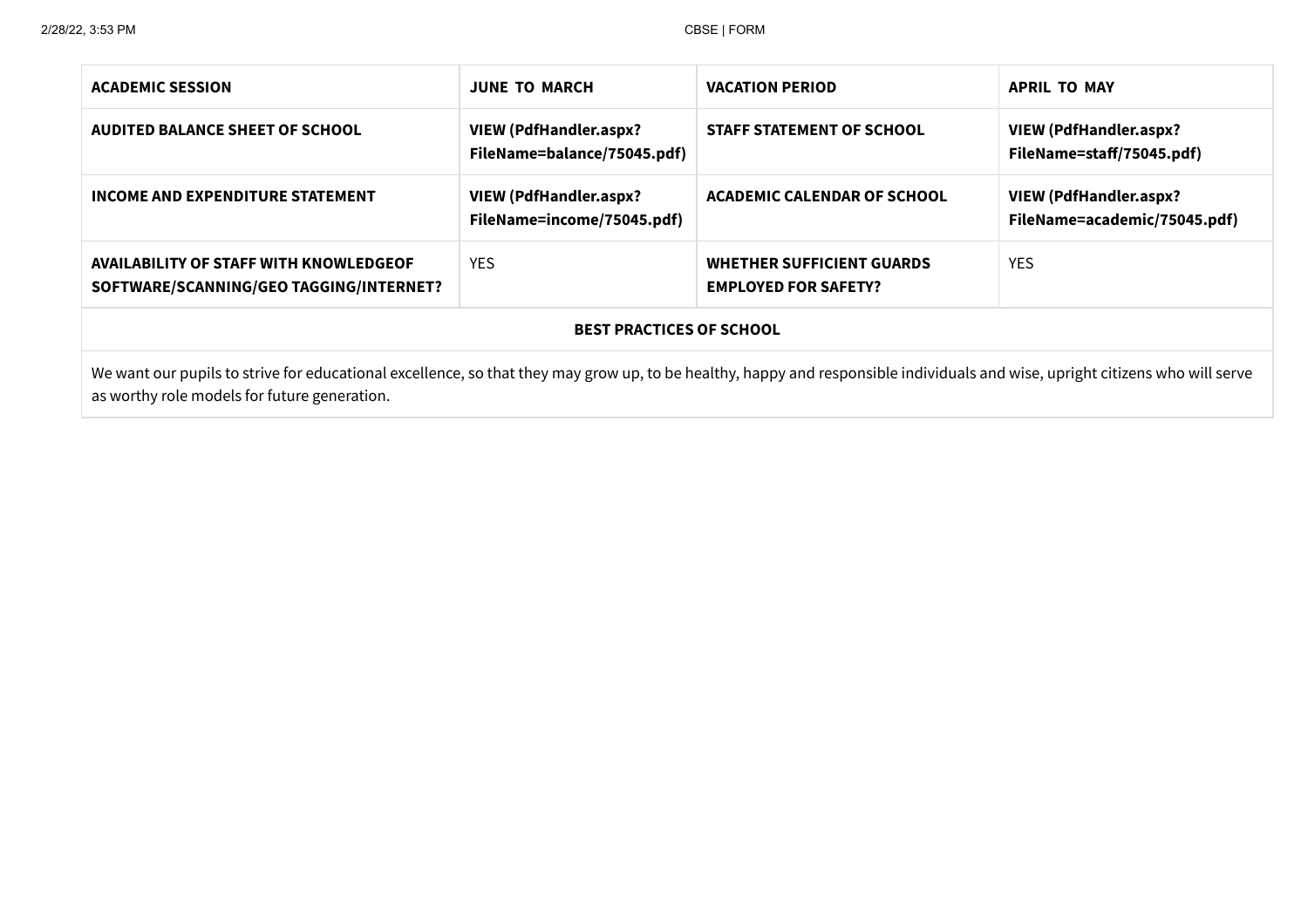| <b>OTHER INFORMATION</b>                                                                                                                                                                                                                              |            |                                                                                                                                                                                                             |            |
|-------------------------------------------------------------------------------------------------------------------------------------------------------------------------------------------------------------------------------------------------------|------------|-------------------------------------------------------------------------------------------------------------------------------------------------------------------------------------------------------------|------------|
| <b>MANDATORY ART EDUCATION FROM CLASS 1 TO 10 -TWO PERIOD A DAY</b>                                                                                                                                                                                   | <b>YES</b> | WHETHER SELECTION OF TEXTBOOKS FOR ALL GRADES ARE AS PER<br>NORMS ((SECTION-2.4.7 (A) OF AFFILIATION BYE-LAWS)<br>(http://cbseaff.nic.in/cbse_aff/attachment/onlineservices/affiliation-<br>Bye-Laws.pdf))? | <b>YES</b> |
| WHETHER LIST OF PRESCRIBED BOOKS ARE PUBLISHED ON SCHOOL<br>WEBSITE WITH WRITTEN DECLARATION AS PER (SECTION-2.4.7 (B) OF<br><b>AFFILIATION BYE-LAWS)</b><br>(http://cbseaff.nic.in/cbse_aff/attachment/onlineservices/affiliation-<br>Bye-Laws.pdf)? | YES.       | <b>WHETHER INFORMATION AS PER PARA (2.4.9 OF AFFILIATION BYE-</b><br>LAWS)<br>(http://cbseaff.nic.in/cbse_aff/attachment/onlineservices/affiliation-<br>Bye-Laws.pdf) PUBLISHED ON THE SCHOOL WEBSITE ?     | <b>YES</b> |
| WHETHER ALL GUIDELINES RELATED TO POCSO ACT COMPLIED WITH AS<br>PER (SECTION-14.25 OF AFFILIATION BYE-LAWS)<br>(http://cbseaff.nic.in/cbse_aff/attachment/onlineservices/affiliation-<br>Bye-Laws.pdf)?                                               | YFS.       | WHETHER ANNUAL REPORT CONTAINS INFORMATION AS PER<br>(SECTION-14.5 OF AFFILIATION BYE-LAWS)<br>(http://cbseaff.nic.in/cbse_aff/attachment/onlineservices/affiliation-<br>Bye-Laws.pdf)?                     | <b>YFS</b> |
| <b>WHETHER DISABLED STUDENTS FACILITATED AS PER (SECTION-14.15 OF</b><br><b>AFFILIATION BYE-LAWS)</b><br>(http://cbseaff.nic.in/cbse_aff/attachment/onlineservices/affiliation-<br>Bye-Laws.pdf)?                                                     | <b>YES</b> | WHETHER IN-SERVICE TRAINING ORGANISED AS PER (SECTION-16 OF<br><b>AFFILIATION BYE-LAWS)</b><br>(http://cbseaff.nic.in/cbse_aff/attachment/onlineservices/affiliation-<br>Bye-Laws.pdf)?                     | <b>YES</b> |
| WHETHER ANNUAL HEALTH CHECK-UP OF STUDENTS DONE AND THEIR<br><b>RECORDS MAINTAINED?</b>                                                                                                                                                               | <b>YES</b> | NUMBER OF TEACHERS IN SCHOOL WHO DOWNLOADED CBSE<br><b>SHIKSHA VANI</b>                                                                                                                                     | 54         |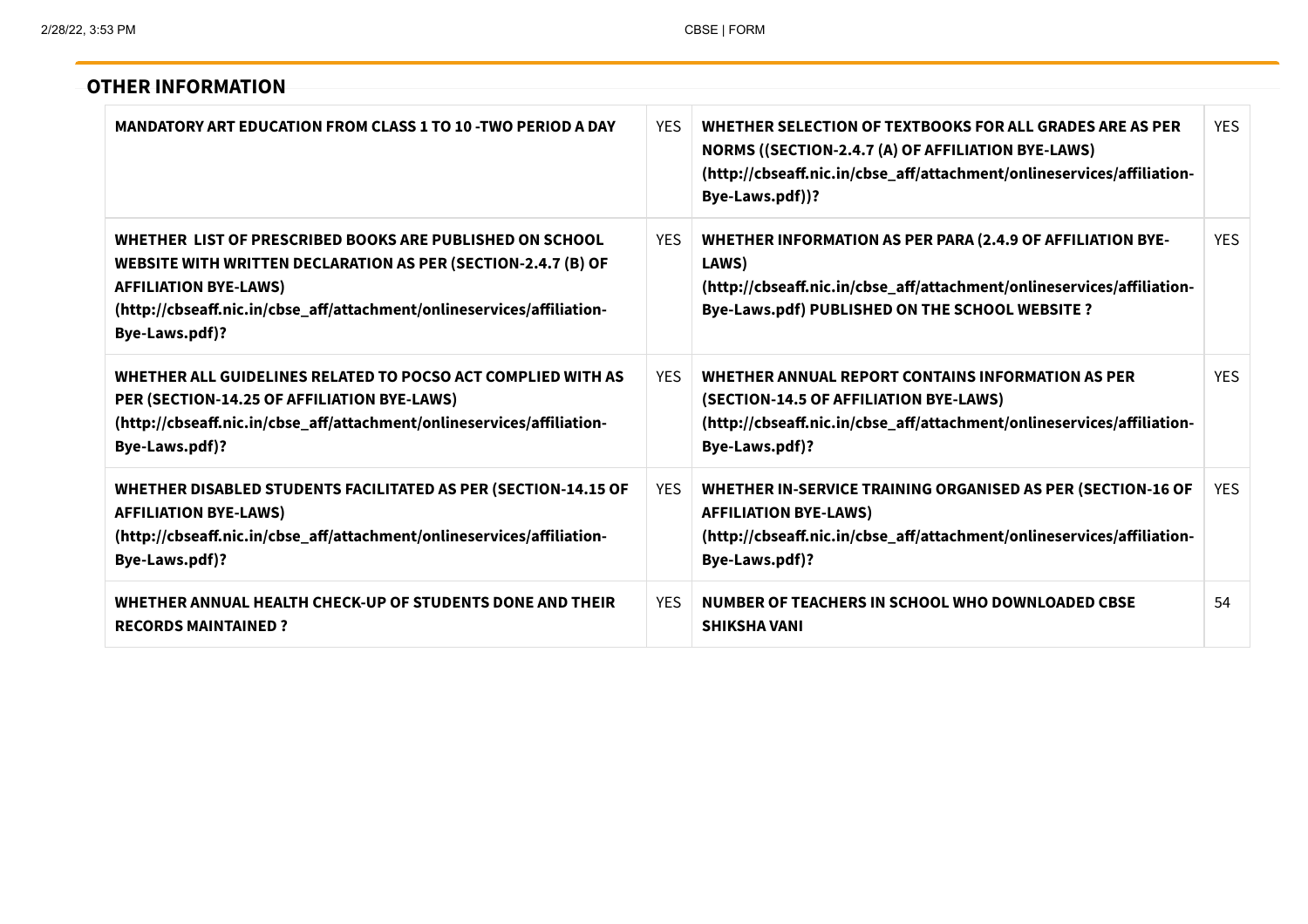## **PEDAGOGICAL PLAN**

| ADOPTION OF EXPERIENTIAL LEARNING PEDAGOGY -IN WHICH GRADES                                                      | I,II,III,IV,V,VI,VII,VIII,IX,X,XI,XII | WHETHER ANNUAL PEDAGOGICAL PLANS<br><b>PREPARED, SUBMITTED AND</b><br><b>IMPLEMENTATED ?</b> | <b>YES</b> |
|------------------------------------------------------------------------------------------------------------------|---------------------------------------|----------------------------------------------------------------------------------------------|------------|
| NUMBER OF TEACHERS TRAINED ON THE ANNUAL THEME OF CBSE -<br><b>EXPERIMENTAL LEARNING AND INNOVATIVE PEDAGOGY</b> | 42                                    |                                                                                              |            |

# **FEE STRUCTURE OF SCHOOL**

**75045--I S S ENG MED SR SEC SCH PERINTALMANNA KERALA**

| <b>CLASS</b>            | <b>ADMISSION FEE</b><br>(in Rupees) | <b>TUITION FEE</b><br>(in Rupees) | <b>YEARLY DEVELOPMENT CHARGES</b><br>(in Rupees) | $B = 1$ anisalasse<br>ANNUAL/MONTHLY OTHER CHARGES FOR OTHER FACILITIES<br>(in Rupees) |
|-------------------------|-------------------------------------|-----------------------------------|--------------------------------------------------|----------------------------------------------------------------------------------------|
| <b>PRIMARY</b>          | 13000                               | 18000                             | $\overline{0}$                                   | 0                                                                                      |
| <b>MIDDLE</b>           | 13000                               | 20000                             | $\mathbf 0$                                      | $\mathbf 0$                                                                            |
| <b>SECONDARY</b>        | 13000                               | 22000                             | $\mathbf 0$                                      | 0                                                                                      |
| <b>SENIOR SECONDARY</b> | 10000                               | 28000                             | $\mathbf 0$                                      | $\mathbf 0$                                                                            |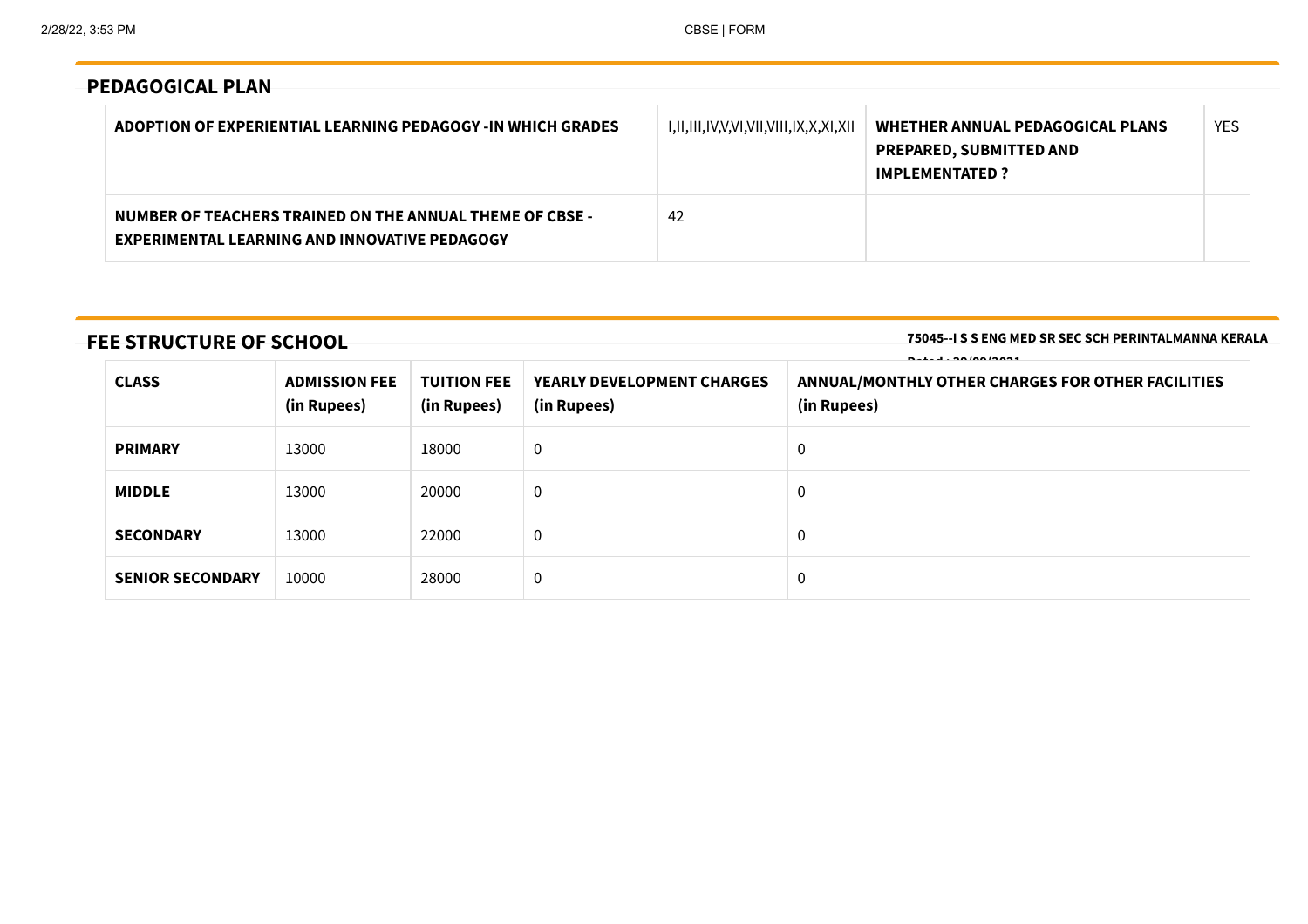# **PHOTO OF SCHOOL**

#### **SCHOOL PHOTOS**

#### **GEO-TAGGED PHOTO**



#### **PLAYGROUND PHOTO**



**75045--I S S ENG MED SR SEC SCH PERINTALMANNA KERALA**

**Dated :**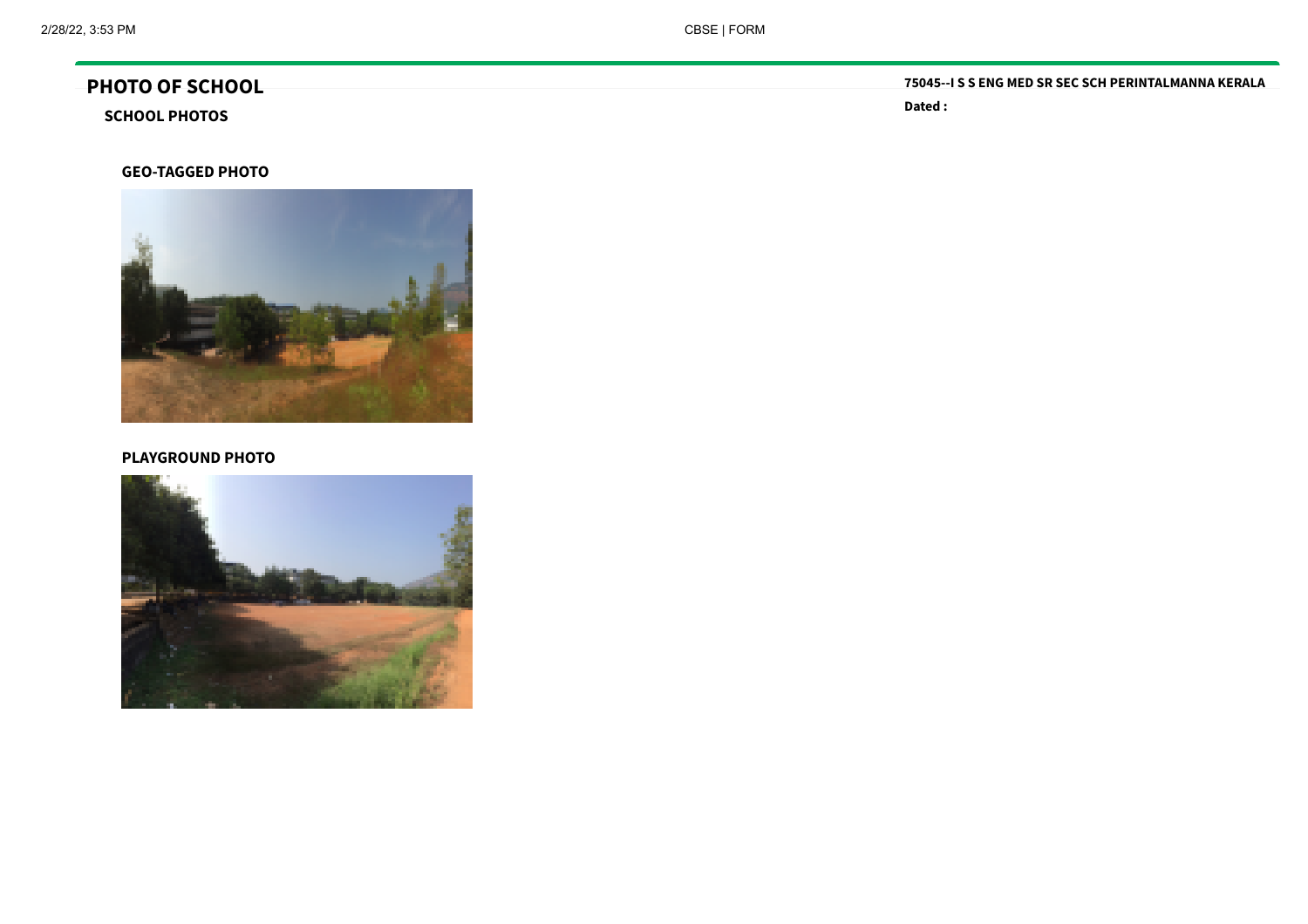#### **LIBRARY PHOTO**



#### **SCIENCE LAB PHOTO**



#### **VIDEO**

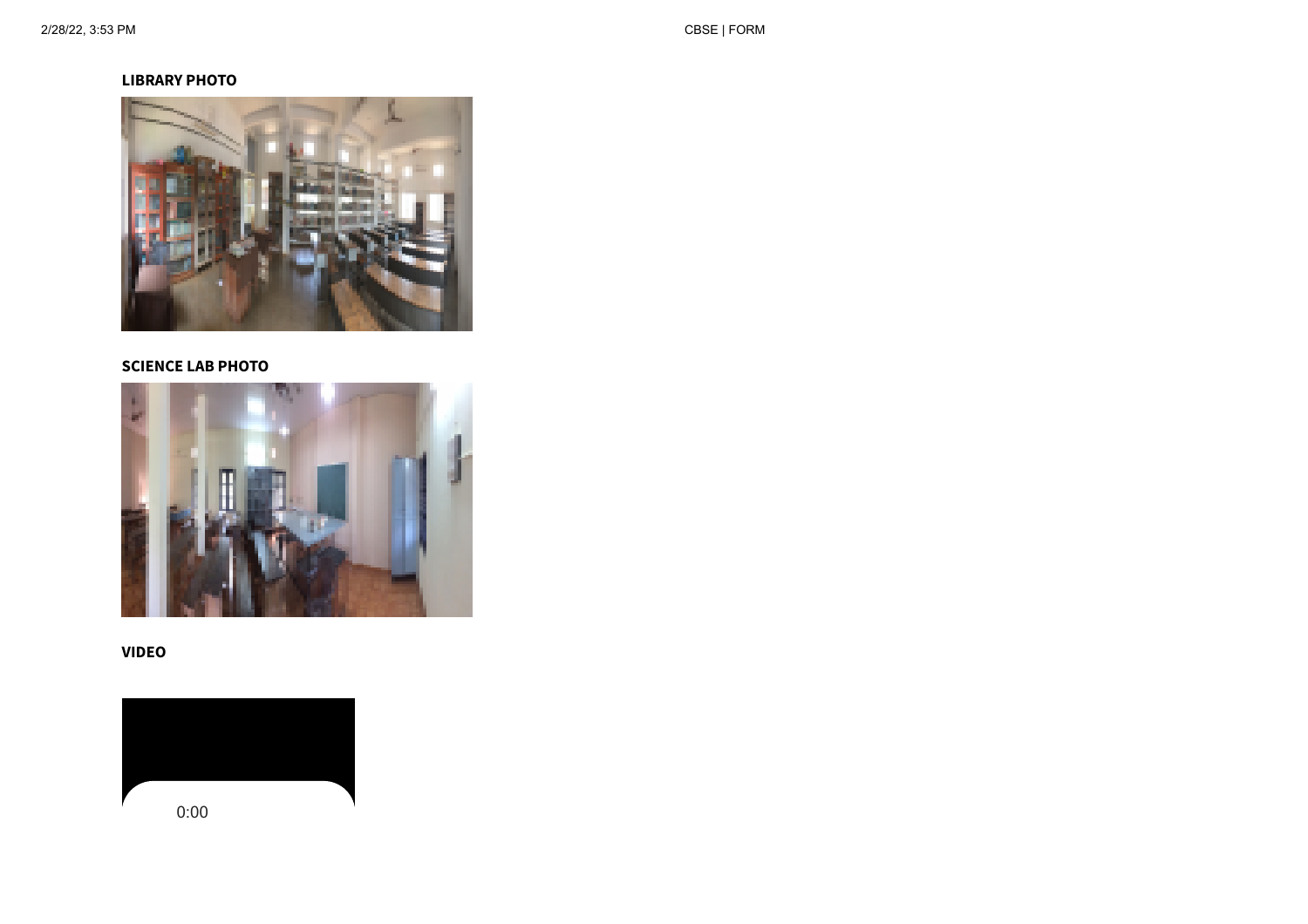

**BIOLOGY LAB PHOTO**



#### **CHEMISTRY LAB PHOTO**



**PHYSICS LAB PHOTO**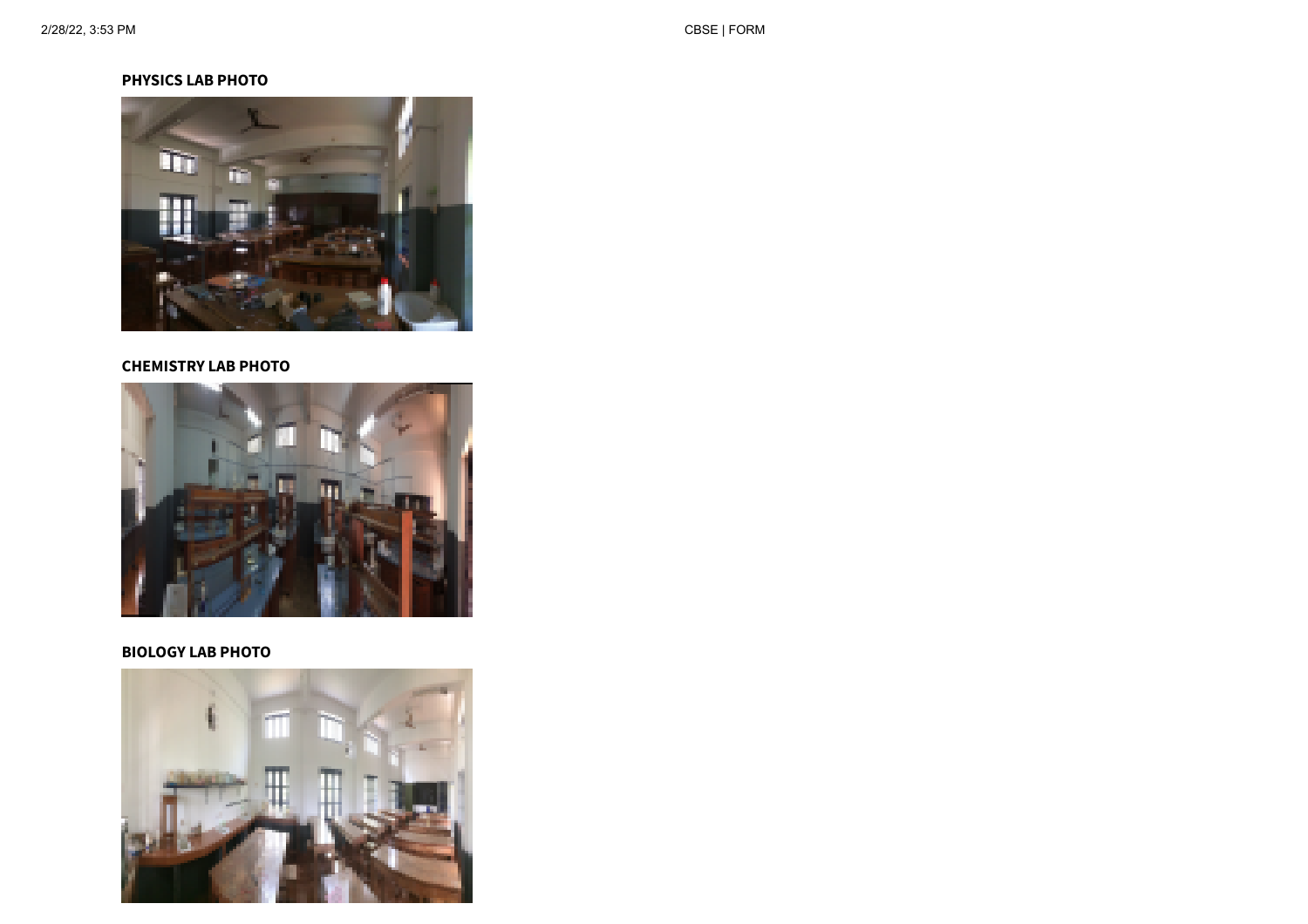#### **TOILET PHOTO**



| <b>ADDITIONAL INFORMATION</b><br><b>U-DISE CODE</b> | 75045--I S S ENG MED SR SEC SCH PERINTALMANNA KERALA<br>Dated: 28/09/2021<br>32050500127 |
|-----------------------------------------------------|------------------------------------------------------------------------------------------|
| <b>SCHOOL LOCATED IN RURAL OR URBAN AREA</b>        | <b>URBAN</b>                                                                             |
| <b>HABITATION NAME/MOHALLA</b>                      | PONNIAKURSSI                                                                             |
| VILLAGE NAME (FOR RURAL)/WARD NUMBER (FOR URBAN)    | $6\,$                                                                                    |
| <b>VILLAGE PANCHAYAT NAME (FOR RURAL)</b>           |                                                                                          |
| <b>PIN CODE</b>                                     | 679322                                                                                   |
| <b>CLUSTER RESOURCE CENTER NAME</b>                 | <b>BRC PERINTHALMANNA</b>                                                                |
| <b>CD BLOCK MANDAL/TALUKA NAME</b>                  | PERINTHALMANNA                                                                           |
| EDUCATIONAL ZONE/MANDAL/TALUKA NAME                 | PERINTHALMANNA                                                                           |
| <b>ASSEMBLY CONSTITUENCY</b>                        | PERINTHALMANNA                                                                           |
| <b>MUNICIPALITY</b>                                 | PERINTHALMANNA                                                                           |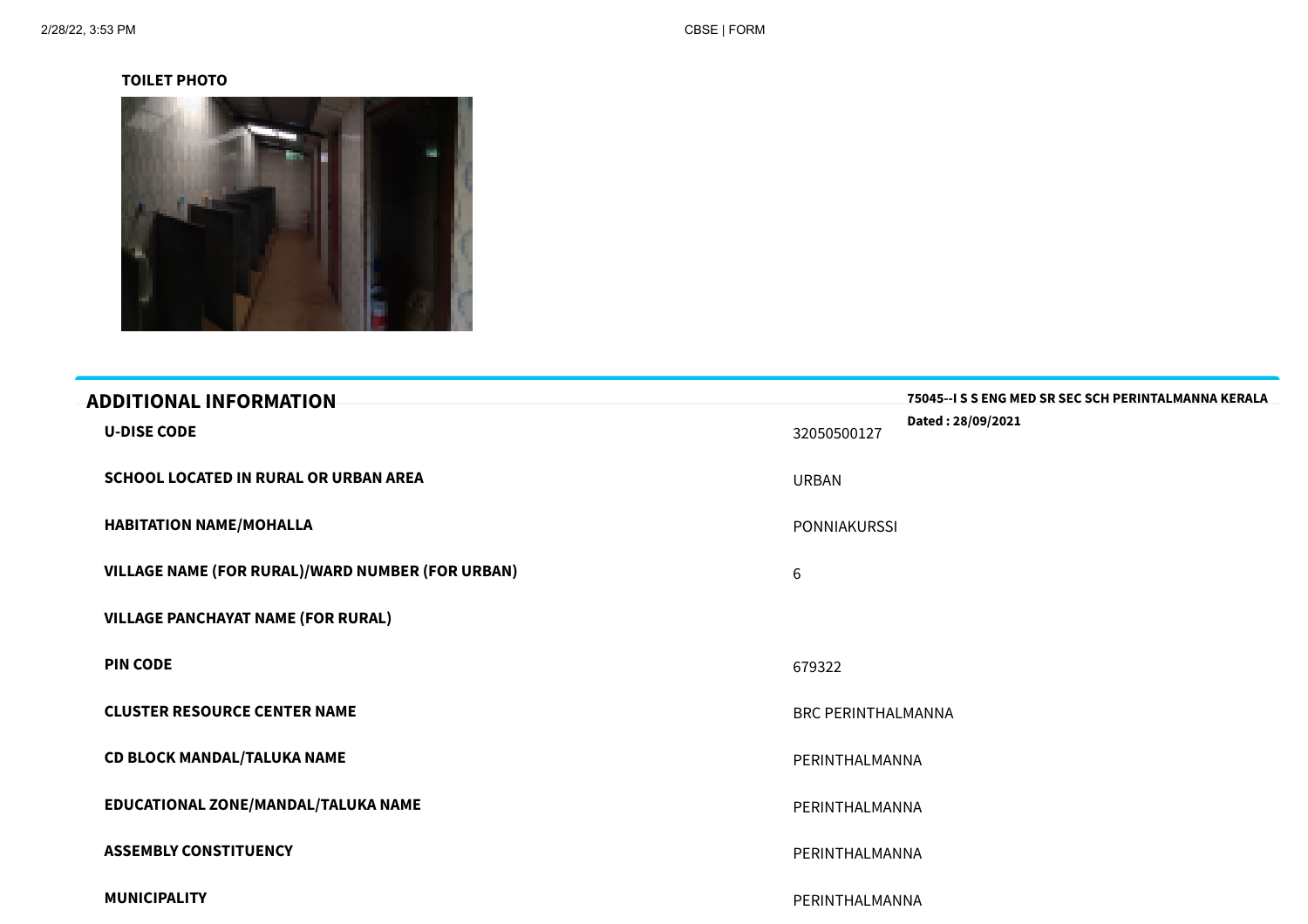| IS THIS SCHOOL APPROACHABLE BY ALL WEATHER ROAD                   | <b>YES</b>    |
|-------------------------------------------------------------------|---------------|
| IS THIS A SPECIAL SCHOOL FOR CWSN                                 | NO.           |
| IS THIS A SHIFT SCHOOL                                            | NO.           |
| <b>IS THIS A RESIDENTIAL SCHOOL</b>                               | NO.           |
| <b>TYPE OF RESIDENTIAL SCHOOL</b>                                 |               |
| IS THIS A RELIGIOUS MINORITY SCHOOL                               | <b>YES</b>    |
| <b>TYPE OF RELIGIOUS MINORITY SCHOOL</b>                          | <b>MUSLIM</b> |
| NUMBER OF ACADEMIC INSPECTIONS DURING LAST ACADEMIC YEAR          | 1             |
| NUMBER OF VISITS BY CRC COORDINATOR DURING LAST ACADEMIC YEAR     | $\Omega$      |
| NUMBER OF VISITS BY BLOCK LEVEL OFFICER DURING LAST ACADEMIC YEAR | $\Omega$      |

| <b>SCHOOL PARTICULARS FOR ELEMENTARY SCHOOLS ONLY</b><br>NUMBER OF INSTRUCTIONAL DAYS DURING LAST ACADEMIC YEAR | 75045--I S S ENG MED SR SEC SCH PERINTALMANNA KERALA<br>Dated: 28/09/2021<br>200 |
|-----------------------------------------------------------------------------------------------------------------|----------------------------------------------------------------------------------|
| <b>SCHOOL HOURS FOR CHILDREN PER DAY (CURRENT YEAR)</b>                                                         | 6                                                                                |
| <b>SCHOOL HOURS FOR TEACHERS PER DAY (CURRENT YEAR)</b>                                                         |                                                                                  |
| ARE PUPIL CUMULATIVE RECORDS BEING MAINTAINED?                                                                  | <b>YES</b>                                                                       |
| ARE PUPIL CUMULATIVE RECORDS SHARED WITH PARENTS?                                                               | <b>YES</b>                                                                       |
| <b>NUMBER OF STUDENTS PROVIDED IN SPECIAL TRAINING (CURRENT YEAR)</b>                                           | 50                                                                               |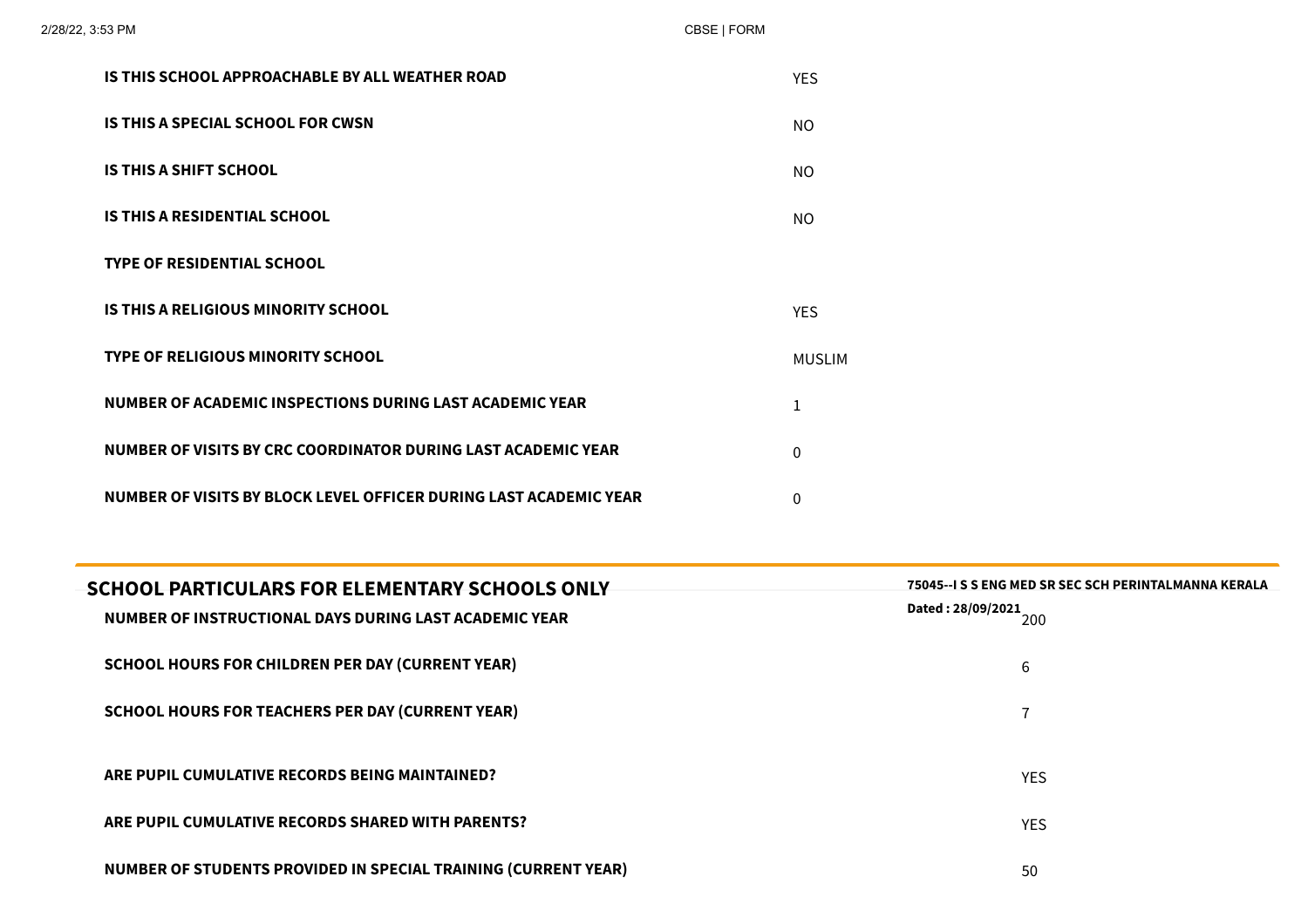| <b>NUMBER OF STUDENTS ENROLLED IN SPECIAL TRAINING (PREVIOUS YEAR)</b>                   | 35          |
|------------------------------------------------------------------------------------------|-------------|
| NUMBER OF STUDENTS COMPLETED SPECIAL TRAINING (PREVIOUS YEAR)                            | 50          |
| HAS SCHOOL MANAGEMENT COMMITTEE (SMC) BEEN CONSTITUTED?                                  | <b>YES</b>  |
| LANGUAGES TAUGHT AT PRIMARY STAGE: MENTION THE NAME OF LANGUAGE OPTIONAL                 |             |
| IS ANGANWADI CENTRE IN OR ADJACENT TO SCHOOL? OPTIONAL                                   |             |
| NUMBER OF MEETINGS HELD BY SMC DURING LAST ACADEMIC YEAR                                 | 4           |
| WHETHER SMC PREPARE THE SCHOOL DEVELOPMENT PLAN                                          | <b>YFS</b>  |
| WHETHER SEPARATE BANK ACCOUNT FOR SMC NO IF YES, PROVIDE THESE DETAILS                   |             |
| <b>BANK NAME</b>                                                                         |             |
| <b>ACCOUNT HOLDER'S NAME</b>                                                             |             |
| <b>BANK ACCOUNT NUMBER</b>                                                               |             |
| <b>IFSC CODE</b>                                                                         |             |
|                                                                                          |             |
| WHEN WAS THE TEXTBOOK RECEIVED FOR CURRENT YEAR?                                         | <b>JUNE</b> |
| WHETHER COMPLETE SET OF FREE TEXT BOOKS FOR TEACHERS LEARNING EQUIPMENT (TLE) RECEIVED?  | <b>NO</b>   |
| <b>WHETHER TLE RECEIVED FOR EACH GRADE?</b>                                              | <b>NO</b>   |
| WHETHER PLAY MATERIAL GAMES AND SPORTS MATERIAL AVAILABLE FOR EACH GRADE?                | <b>YES</b>  |
| ARE THE MAJORITY OF PUPILS TAUGHT THROUGH THEIR MOTHER TONGUE AT PRIMARY STAGE? OPTIONAL |             |

**SCHOOL PARTICULARS FOR SECONDARY AND HIGHER SECONDARY SCHOOLS ONLY Dated : 28/09/2021 NUMBER OF INSTRUCTIONAL DAYS DURING LAST ACADEMIC YEAR** <sup>200</sup>

**75045--I S S ENG MED SR SEC SCH PERINTALMANNA KERALA**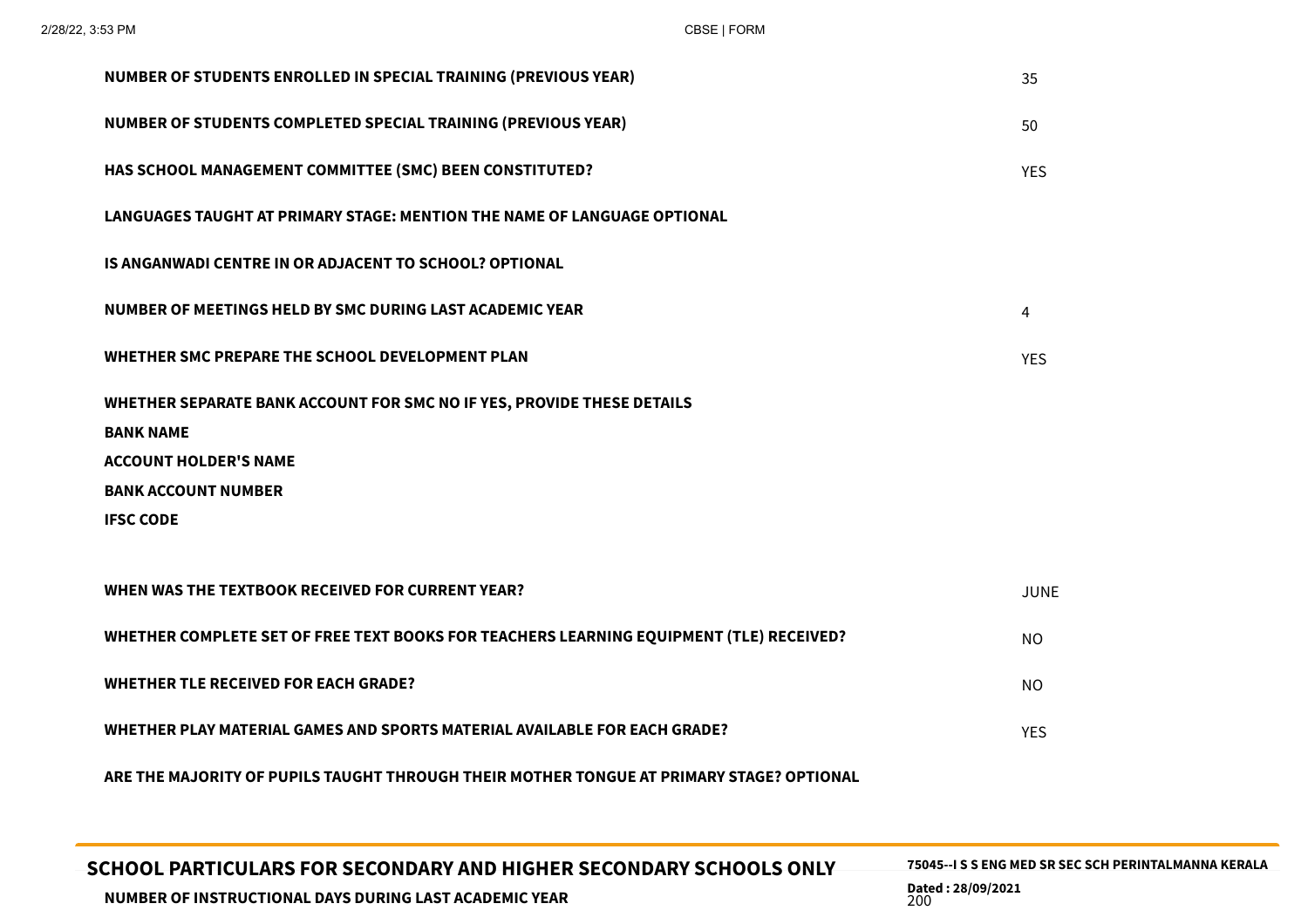| IF NO, UPLOAD DETAILS OF SMDC                                                                           | <b>VIEW (PdfHandler.aspx?</b><br>FileName=smdc/930055.pdf) |
|---------------------------------------------------------------------------------------------------------|------------------------------------------------------------|
| ARE SCHOOL MANAGEMENT COMMITTEE (SMC) AND SCHOOL MANAGEMENT DEVELOPMENT COMMITTE (SMDC)<br><b>SAME?</b> | NO                                                         |
| <b>SCHOOL HOURS FOR TEACHERS PER DAY (CURRENT YEAR)</b>                                                 |                                                            |
| <b>SCHOOL HOURS FOR CHILDREN PER DAY (CURRENT YEAR)</b>                                                 | 6                                                          |

| PHYSICAL FACILITIES AND EQUIPMENTS                                    |                                                                 |                | 75045--I S S ENG MED SR SEC SCH PERINTALMANNA KERALA |  |
|-----------------------------------------------------------------------|-----------------------------------------------------------------|----------------|------------------------------------------------------|--|
| <b>NUMBER OF CLASSROOMS BY CONDITION</b>                              |                                                                 |                | Dated: 28/09/2021                                    |  |
| <b>PUCCA</b>                                                          | <b>PARTIALLY PUCCA</b>                                          | <b>KUCHCHA</b> | <b>TENT</b>                                          |  |
| 55                                                                    | 0                                                               | 0              | 0                                                    |  |
| 0                                                                     | $\mathbf{0}$                                                    | 0              | $\mathbf{0}$                                         |  |
| 0                                                                     | $\mathbf{0}$                                                    | 0              | $\mathbf 0$                                          |  |
|                                                                       | IS LAND AVAILABLE FOR EXPANSION OF SCHOOL ACTIVITIES?           |                | <b>YES</b>                                           |  |
|                                                                       | IS SEPARATE ROOM AVAILABLE FOR PRINCIPAL/HEAD TEACHER?          |                | <b>YES</b>                                           |  |
| IS SEPARATE ROOM AVAILABLE FOR VICE PRINCIPAL/ASSISTANT HEAD TEACHER? |                                                                 | <b>YES</b>     |                                                      |  |
|                                                                       | IS SEPARATE ROOM AVAILABLE FOR CRAFTS/CO CURRICULAR ACTIVITIES? |                | <b>YES</b>                                           |  |
| <b>IS STAFF QUARTERS AVAILABLE?</b>                                   |                                                                 |                | NO                                                   |  |
|                                                                       | IS HAND WASHING FACILITY AVAILABLE NEAR TOILET/URINALS ?        |                | <b>YES</b>                                           |  |
| <b>IS ELECTRICITY CONNECTION AVAILABLE?</b>                           |                                                                 |                | <b>YES</b>                                           |  |
|                                                                       | IS AUDIO/VISUAL/PUBLIC ADDRESS SYSTEM AVAILABLE?                | <b>YES</b>     |                                                      |  |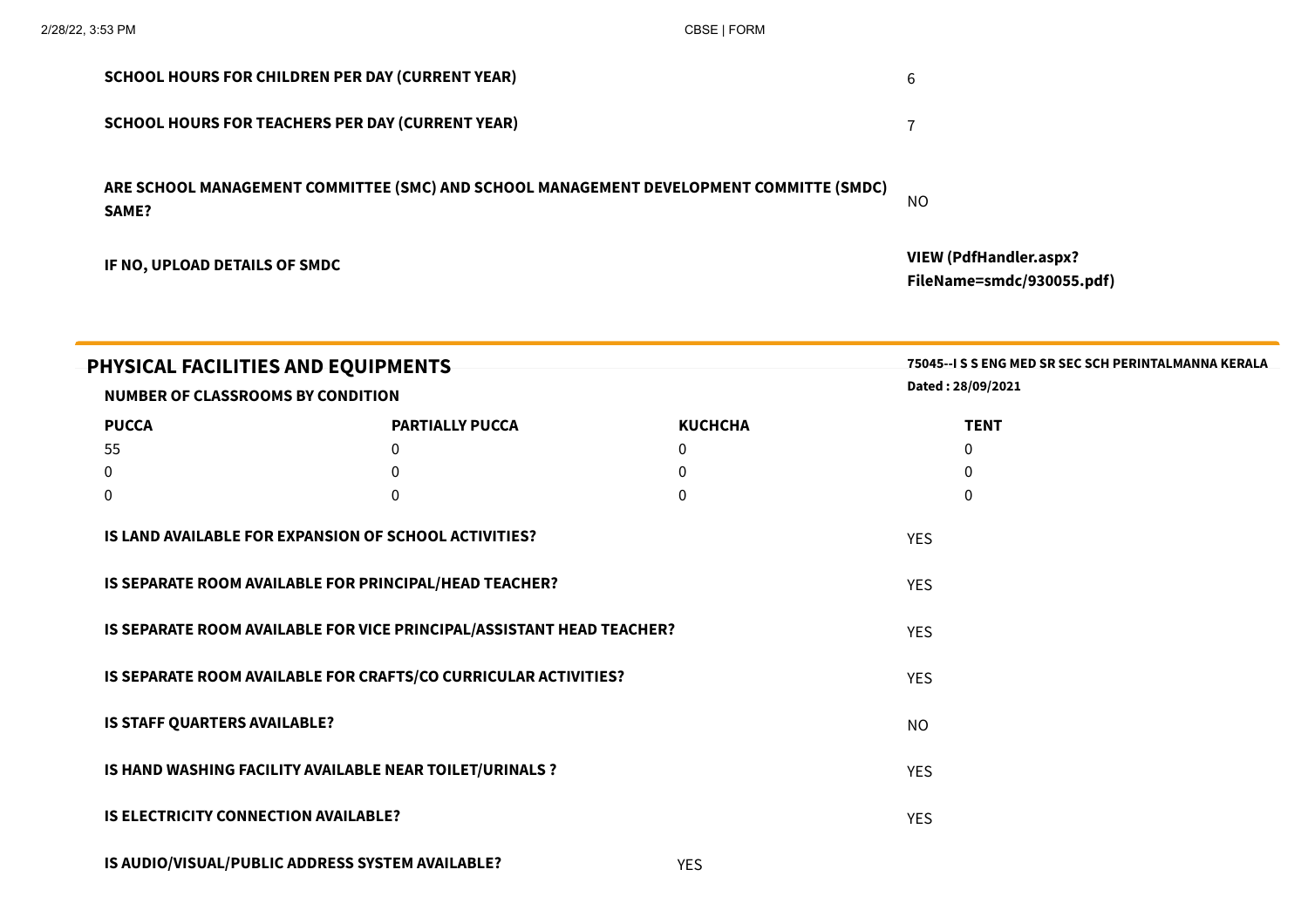| 2/28/22, 3:53 PM |                                           | CBSE   FORM    |
|------------------|-------------------------------------------|----------------|
|                  | <b>IS LCD PROJECTOR AVAILABLE?</b>        | <b>YES</b>     |
|                  | <b>NUMBER OF AVAILABLE PRINTERS</b>       | $\overline{7}$ |
|                  | <b>SPEED OF AVAILABLE PRINTERS</b>        | 20-40 PPM      |
|                  | <b>NUMBER OF PHOTOCOPIERS AVAILABLE</b>   | $\overline{2}$ |
|                  | <b>IS LEASE LINE AVAILABLE?</b>           | <b>NO</b>      |
|                  | <b>SPEED OF LEASE LINE (IF AVAILABLE)</b> | $\mathbf 0$    |
|                  | <b>IS SCANNER AVAILABLE?</b>              | <b>YES</b>     |
|                  | IS RAIN WATER HARVESTING IMPLEMENTED?     | <b>NO</b>      |

| <b>ENROLLMENT INFORMATION</b> |  |
|-------------------------------|--|
|-------------------------------|--|

**ENROLLMENT INFORMATION 75045--I <sup>S</sup> <sup>S</sup> ENG MED SR SEC SCH PERINTALMANNA KERALA Dated : 28/09/2021**

### **CATEGORY WISE STUDENTS**

| <b>CLASS</b>            | <b>GENERAL</b> | <b>SC</b> | <b>ST</b>   | <b>OBC</b> |
|-------------------------|----------------|-----------|-------------|------------|
| <b>PRIMARY</b>          |                |           | $\mathbf 0$ | 436        |
| <b>MIDDLE</b>           | 0              |           | 0           | 207        |
| <b>SECONDARY</b>        | 0              | 0         | 0           | 117        |
| <b>SENIOR SECONDARY</b> |                | 0         | $\mathbf 0$ | 69         |

### **MINORITY GROUP WISE STUDENTS**

| <b>CLASS</b>   | <b>MUSLIM</b> | CHRISTIAN | <b>SIKH</b> | <b>JAIN</b> | <b>OTHERS</b> |
|----------------|---------------|-----------|-------------|-------------|---------------|
| <b>PRIMARY</b> | 432           |           |             |             | ັບ            |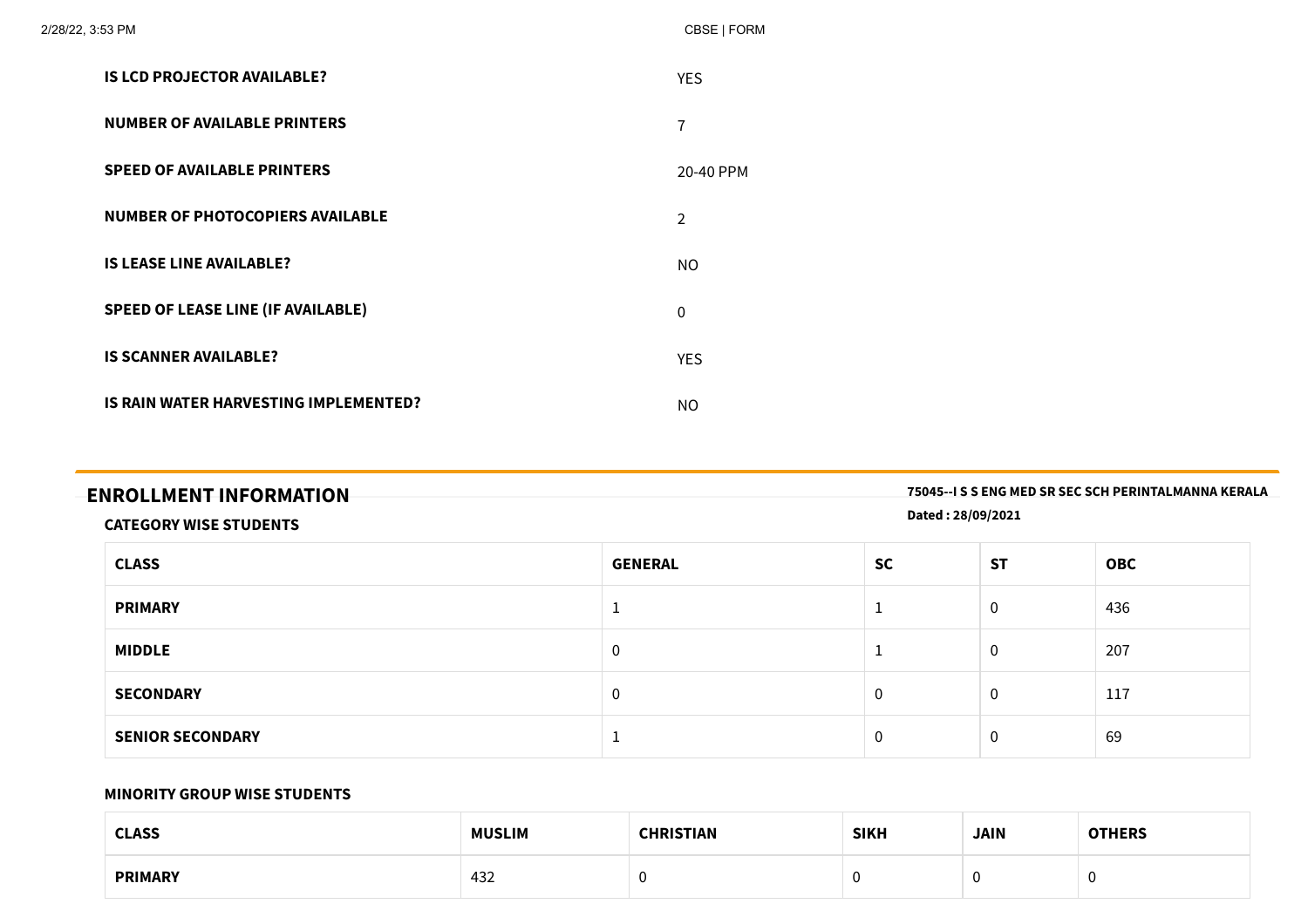| <b>MIDDLE</b>           | 202 |   | v | ◡ |
|-------------------------|-----|---|---|---|
| <b>SECONDARY</b>        | 116 | v | v | υ |
| <b>SENIOR SECONDARY</b> | 69  | v | u | ν |

#### **CHILDREN WITH SPECIAL NEEDS**

| <b>CLASS</b>     | <b>VISUAL</b><br><b>IMPAIRMENT</b> | <b>SPEECH</b><br><b>IMPAIRMENT</b> | <b>LOCOMOTIVE</b><br><b>IMPAIRMENT</b> | <b>HEARING</b><br><b>IMPAIRMENT</b> | <b>CEREBRAL</b><br><b>PALSY</b> | <b>LEARNING</b><br><b>DISABILITY</b> | <b>AUTISM</b> | <b>MULTIPLE</b><br><b>DISABILITIES</b> |
|------------------|------------------------------------|------------------------------------|----------------------------------------|-------------------------------------|---------------------------------|--------------------------------------|---------------|----------------------------------------|
| $\mathbf{1}$     |                                    |                                    |                                        |                                     |                                 |                                      |               |                                        |
| $\overline{2}$   |                                    |                                    |                                        |                                     |                                 |                                      |               |                                        |
| $\mathbf{3}$     |                                    |                                    |                                        |                                     |                                 |                                      |               |                                        |
| $\overline{4}$   |                                    |                                    |                                        |                                     |                                 |                                      |               |                                        |
| $\sqrt{5}$       |                                    |                                    |                                        |                                     |                                 |                                      |               |                                        |
| $\,6\,$          |                                    |                                    |                                        |                                     |                                 |                                      |               |                                        |
| $\overline{7}$   |                                    |                                    |                                        |                                     |                                 |                                      |               |                                        |
| 8                |                                    |                                    |                                        |                                     |                                 |                                      |               |                                        |
| $\boldsymbol{9}$ |                                    |                                    |                                        |                                     |                                 |                                      |               |                                        |
| 10               |                                    |                                    |                                        |                                     |                                 |                                      |               |                                        |
| $11\,$           |                                    |                                    |                                        |                                     |                                 |                                      |               |                                        |
| 12               |                                    |                                    |                                        |                                     |                                 | $\mathbf{1}$                         |               |                                        |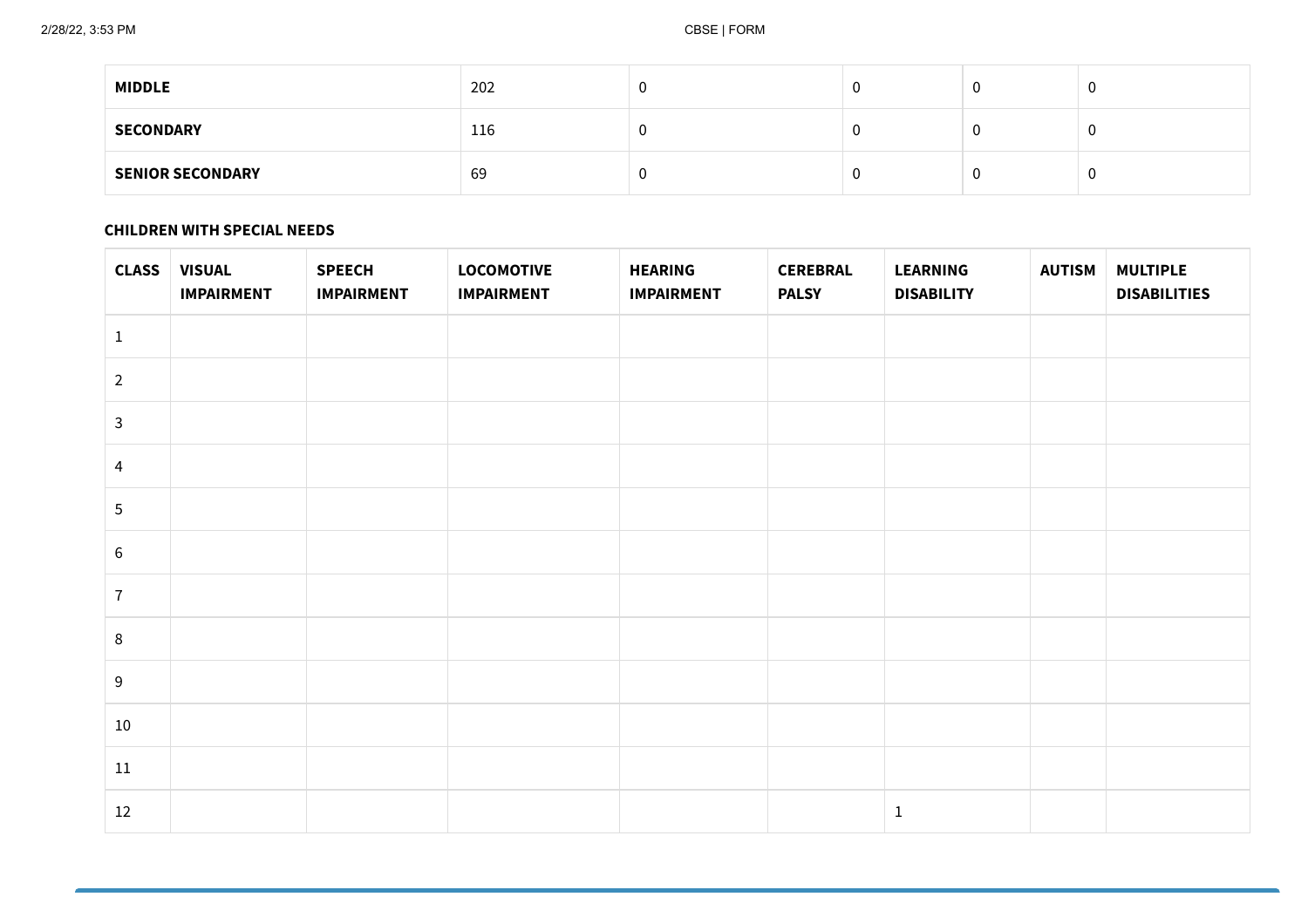| MID DAY MEAL INFORMATION(Only for Government and Aided Schools) | –75045--I S S ENG MED SR SEC SCH PERINTALMANNA KERALA |
|-----------------------------------------------------------------|-------------------------------------------------------|
| <b>STATUS OF KITCHEN SHED(If meal prepared in school)</b>       | SOURCE OF MDM(If meal notDateplar200/09\$20100)       |

| <b>SPORTS INFORMATION</b>                                                                                                                       | 75045--I S S ENG MED SR SEC SCH PERINTALMANNA KERALA                             |
|-------------------------------------------------------------------------------------------------------------------------------------------------|----------------------------------------------------------------------------------|
| <b>ATHLETICS</b><br><b>BASKETBALL</b><br><b>KHO KHO</b><br><b>FOOTBALL</b><br><b>HANDBALL</b><br><b>AEROBICS</b><br><b>CHESS</b><br><b>JUDO</b> | Dated:30/09/2019<br>Dated:30/09/2019<br>LTABLE TENNIS® VULL<br><b>VOLLEYBALL</b> |
| <b>GYMNASTICS</b><br><b>CRICKET</b><br>KABADDI<br><b>SHOOTING</b><br><b>HOCKEY</b><br><b>BOXING</b><br><b>ARCHERY</b><br><b>BADMINTON</b>       | <b>YOGA</b><br><b>TAEKWONDO</b><br><b>TENNIS</b>                                 |

**DOES THE SCHOOL HAVE A MANDATORY SPORTS/GAMES PERIOD FROM CLASS 1 TO 12 EVERY DAY ?**

**FACILITY INFORMATION 75045--I <sup>S</sup> <sup>S</sup> ENG MED SR SEC SCH PERINTALMANNA KERALA**

**Dated : 30/09/2019**

#### **FACILITY PROVIDED TO PRIMARY STUDENTS**

| <b>FACILITY</b>          | <b>GENERAL</b> | <b>SC</b> | <b>ST</b> | <b>OBC</b> | <b>MUSLIM MINORITY</b> |
|--------------------------|----------------|-----------|-----------|------------|------------------------|
| <b>FREE TEXT BOOKS</b>   |                |           |           |            |                        |
| <b>FREE UNIFORMS</b>     |                |           |           |            |                        |
| STATE DEFINED INCENTIVES |                |           |           |            |                        |

#### **FACILITY PROVIDED TO UPPER PRIMARY STUDENTS**

| <b>FACILITY</b>          | <b>GENERAL</b> | <b>SC</b> | <b>ST</b> | <b>OBC</b> | <b>MUSLIM MINORITY</b> |
|--------------------------|----------------|-----------|-----------|------------|------------------------|
| FREE TEXT BOOKS          |                |           |           |            |                        |
| <b>FREE UNIFORMS</b>     |                |           |           |            |                        |
| STATE DEFINED INCENTIVES |                |           |           |            |                        |